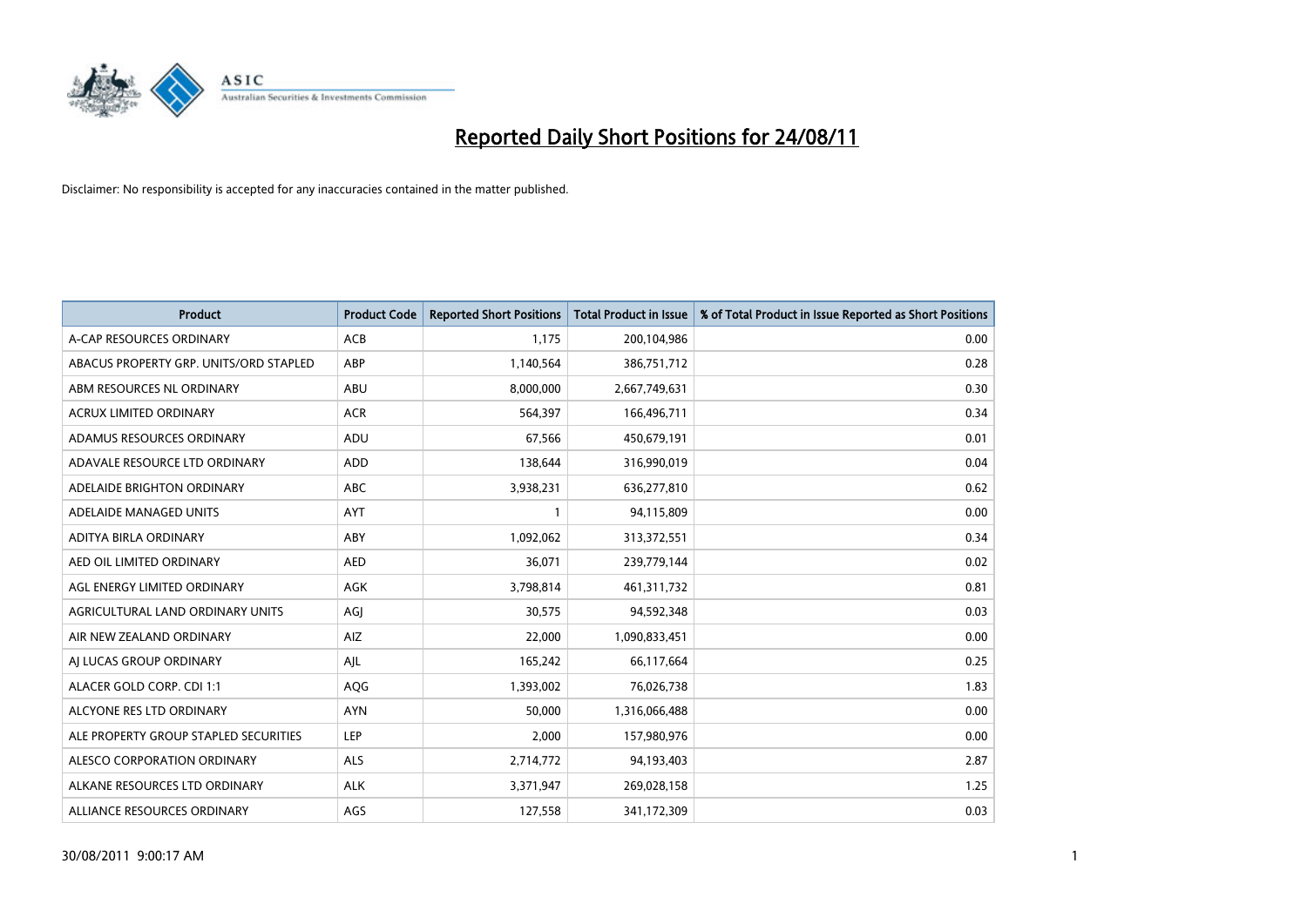

| <b>Product</b>                          | <b>Product Code</b> | <b>Reported Short Positions</b> | <b>Total Product in Issue</b> | % of Total Product in Issue Reported as Short Positions |
|-----------------------------------------|---------------------|---------------------------------|-------------------------------|---------------------------------------------------------|
| ALTONA MINING LTD ORDINARY              | <b>AOH</b>          | 600,001                         | 518,687,704                   | 0.12                                                    |
| ALUMINA LIMITED ORDINARY                | <b>AWC</b>          | 30,220,427                      | 2,440,196,187                 | 1.21                                                    |
| AMADEUS ENERGY ORDINARY                 | AMU                 | 604.000                         | 288,749,733                   | 0.21                                                    |
| AMALGAMATED HOLDINGS ORDINARY           | AHD                 | 3,004                           | 157,471,848                   | 0.00                                                    |
| AMCOR LIMITED ORDINARY                  | <b>AMC</b>          | 5,148,914                       | 1,227,572,318                 | 0.41                                                    |
| AMP LIMITED ORDINARY                    | AMP                 | 11,769,359                      | 2,811,693,913                 | 0.42                                                    |
| AMPELLA MINING ORDINARY                 | <b>AMX</b>          | 803.117                         | 204,985,108                   | 0.40                                                    |
| ANSELL LIMITED ORDINARY                 | <b>ANN</b>          | 2,990,577                       | 133,033,772                   | 2.24                                                    |
| ANZ BANKING GRP LTD ORDINARY            | ANZ                 | 13,295,932                      | 2,628,902,711                 | 0.49                                                    |
| APA GROUP STAPLED SECURITIES            | <b>APA</b>          | 10,891,491                      | 634,116,029                   | 1.71                                                    |
| APEX MINERALS NL ORDINARY               | <b>AXM</b>          | 885,146                         | 5,550,243,713                 | 0.02                                                    |
| APN EUROPEAN RETAIL UNITS STAPLED SEC.  | <b>AEZ</b>          | 11,832                          | 544,910,660                   | 0.00                                                    |
| APN NEWS & MEDIA ORDINARY               | <b>APN</b>          | 23,359,180                      | 618,568,292                   | 3.75                                                    |
| AQUARIUS PLATINUM. ORDINARY             | <b>AOP</b>          | 3,862,861                       | 470,167,206                   | 0.81                                                    |
| AQUILA RESOURCES ORDINARY               | <b>AQA</b>          | 5,475,748                       | 374,368,499                   | 1.44                                                    |
| ARAFURA RESOURCE LTD ORDINARY           | ARU                 | 5,696,626                       | 367,980,342                   | 1.53                                                    |
| ARB CORPORATION ORDINARY                | ARP                 | 24,653                          | 72,481,302                    | 0.02                                                    |
| ARDENT LEISURE GROUP STAPLED SECURITIES | AAD                 | 705,309                         | 318,498,934                   | 0.22                                                    |
| ARISTOCRAT LEISURE ORDINARY             | <b>ALL</b>          | 21,985,703                      | 536,480,307                   | 4.11                                                    |
| ASCIANO LIMITED ORDINARY                | <b>AIO</b>          | 23,915,072                      | 2,926,103,883                 | 0.81                                                    |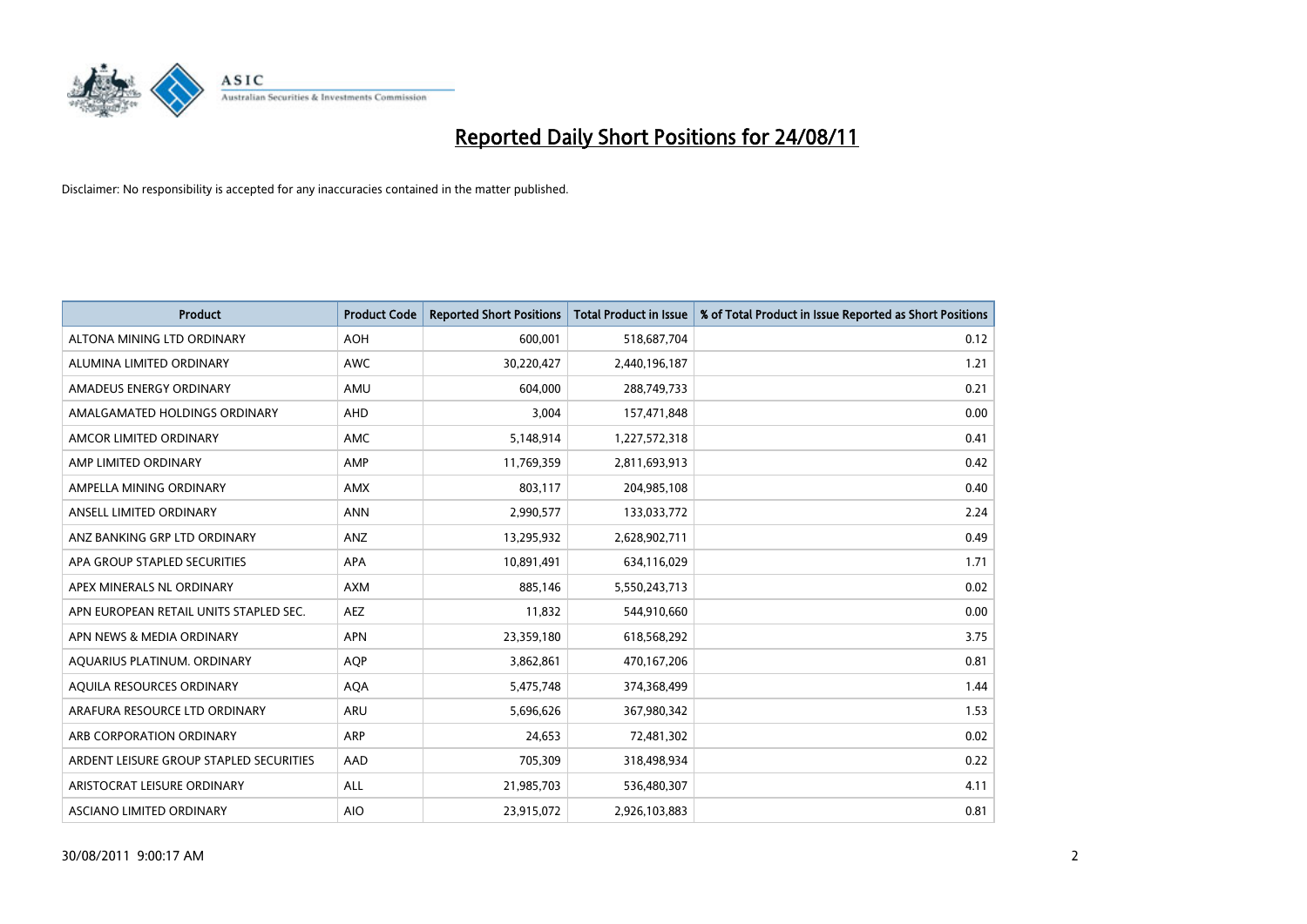

| <b>Product</b>                          | <b>Product Code</b> | <b>Reported Short Positions</b> | <b>Total Product in Issue</b> | % of Total Product in Issue Reported as Short Positions |
|-----------------------------------------|---------------------|---------------------------------|-------------------------------|---------------------------------------------------------|
| ASG GROUP LIMITED ORDINARY              | <b>ASZ</b>          | 125,846                         | 169,117,796                   | 0.08                                                    |
| ASPEN GROUP ORD/UNITS STAPLED           | <b>APZ</b>          | 1,344,006                       | 579,826,041                   | 0.22                                                    |
| ASPIRE MINING LTD ORDINARY              | <b>AKM</b>          | 1,474,187                       | 540,471,483                   | 0.27                                                    |
| ASTON RES LTD ORDINARY                  | <b>AZT</b>          | 370,844                         | 204,527,604                   | 0.16                                                    |
| ASTRO JAP PROP GROUP STAPLED SECURITIES | AJA                 | 55,964                          | 58,445,002                    | 0.09                                                    |
| ASX LIMITED ORDINARY                    | <b>ASX</b>          | 1,614,013                       | 175,136,729                   | 0.91                                                    |
| ATLANTIC LIMITED ORDINARY               | ATI                 | 30,575                          | 113,845,516                   | 0.03                                                    |
| ATLAS IRON LIMITED ORDINARY             | <b>AGO</b>          | 16,884,021                      | 827,141,142                   | 2.04                                                    |
| AURORA OIL & GAS ORDINARY               | <b>AUT</b>          | 6,719,404                       | 409,865,343                   | 1.62                                                    |
| AUSDRILL LIMITED ORDINARY               | <b>ASL</b>          | 275,047                         | 301,519,183                   | 0.08                                                    |
| AUSENCO LIMITED ORDINARY                | <b>AAX</b>          | 1,264,753                       | 122,987,022                   | 1.01                                                    |
| AUSGOLD LIMITED ORDINARY                | <b>AUC</b>          | 75,160                          | 84,753,812                    | 0.09                                                    |
| <b>AUSTAL LIMITED ORDINARY</b>          | ASB                 | 190,738                         | 188,069,638                   | 0.11                                                    |
| <b>AUSTAR UNITED ORDINARY</b>           | <b>AUN</b>          | 3,200,934                       | 1,271,505,737                 | 0.24                                                    |
| <b>AUSTBROKERS HOLDINGS ORDINARY</b>    | <b>AUB</b>          | $\overline{2}$                  | 54,658,736                    | 0.00                                                    |
| AUSTIN ENGINEERING ORDINARY             | ANG                 | 100,821                         | 71,864,403                    | 0.13                                                    |
| <b>AUSTRALAND ASSETS ASSETS</b>         | AAZPB               | 1,168                           | 2,750,000                     | 0.04                                                    |
| AUSTRALAND PROPERTY STAPLED SECURITY    | <b>ALZ</b>          | 736,033                         | 576,846,597                   | 0.12                                                    |
| AUSTRALIAN AGRICULT, ORDINARY           | AAC                 | 1,242,711                       | 312,892,824                   | 0.40                                                    |
| AUSTRALIAN EDUCATION UNITS              | <b>AEU</b>          | 625.000                         | 175,465,397                   | 0.36                                                    |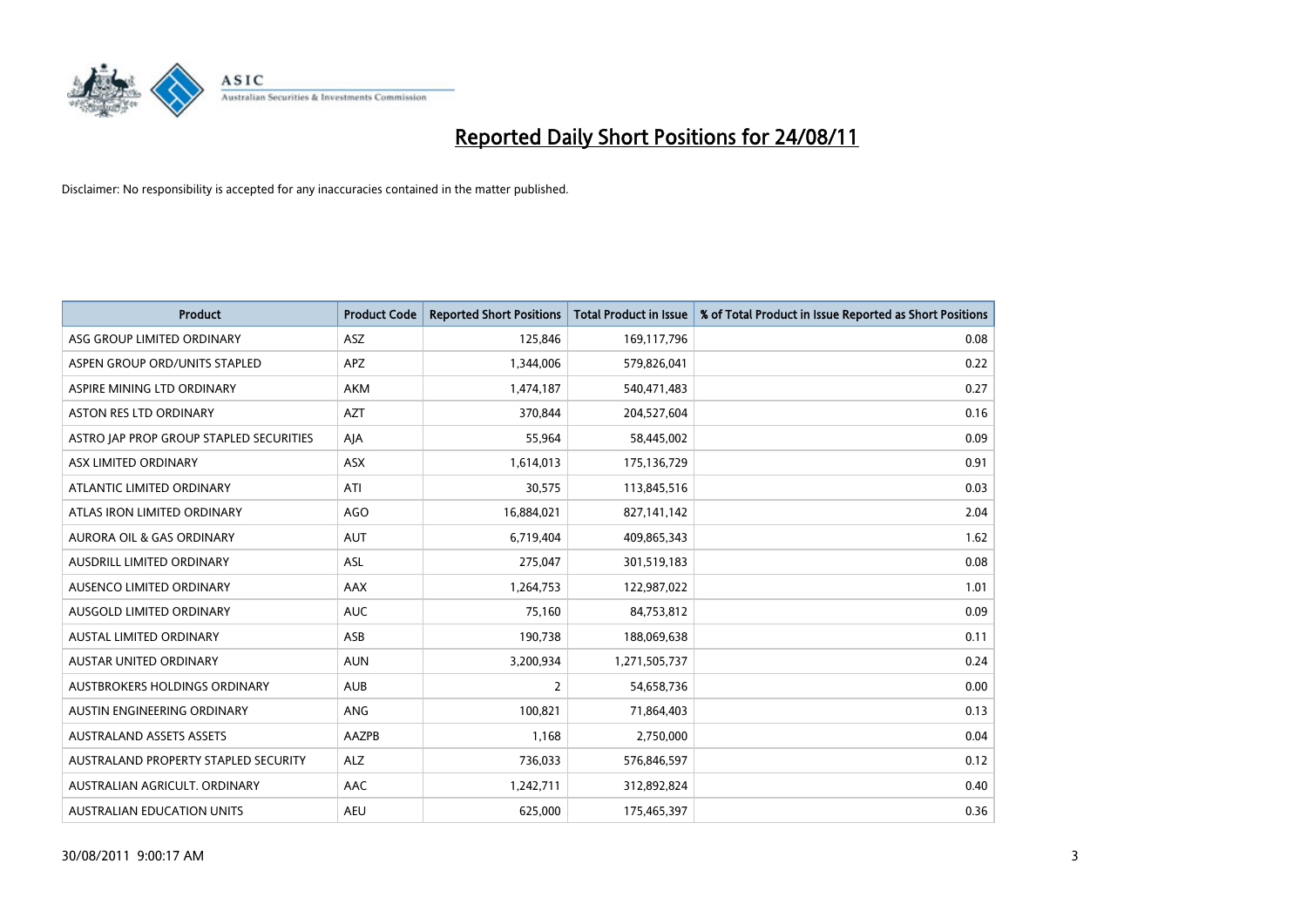

| <b>Product</b>                       | <b>Product Code</b> | <b>Reported Short Positions</b> | <b>Total Product in Issue</b> | % of Total Product in Issue Reported as Short Positions |
|--------------------------------------|---------------------|---------------------------------|-------------------------------|---------------------------------------------------------|
| AUSTRALIAN INFRASTR, UNITS/ORDINARY  | <b>AIX</b>          | 1,788,818                       | 620,733,944                   | 0.28                                                    |
| AUSTRALIAN MINES LTD ORDINARY        | <b>AUZ</b>          | 1,400,000                       | 636,910,317                   | 0.22                                                    |
| AUSTRALIAN PHARM, ORDINARY           | API                 | 948,122                         | 488,115,883                   | 0.19                                                    |
| AUTOMOTIVE HOLDINGS ORDINARY         | <b>AHE</b>          | 61,454                          | 260,579,682                   | 0.02                                                    |
| AVANCO RESOURCES LTD ORDINARY        | <b>AVB</b>          | 1,290,527                       | 789,953,517                   | 0.16                                                    |
| AVEXA LIMITED ORDINARY               | <b>AVX</b>          | 243,657                         | 847,688,779                   | 0.03                                                    |
| AWE LIMITED ORDINARY                 | <b>AWE</b>          | 6,458,612                       | 521,871,941                   | 1.23                                                    |
| AZUMAH RESOURCES ORDINARY            | <b>AZM</b>          | 54,075                          | 281,650,356                   | 0.02                                                    |
| BANDANNA ENERGY ORDINARY             | <b>BND</b>          | 674,495                         | 427,295,482                   | 0.16                                                    |
| BANK OF QUEENSLAND. ORDINARY         | <b>BOQ</b>          | 8,977,729                       | 225,369,547                   | 3.97                                                    |
| <b>BANNERMAN RESOURCES ORDINARY</b>  | <b>BMN</b>          | 95,689                          | 234,435,934                   | 0.04                                                    |
| <b>BASE RES LIMITED ORDINARY</b>     | <b>BSE</b>          | 137,578                         | 190,141,114                   | 0.07                                                    |
| <b>BATHURST RESOURCES ORDINARY</b>   | <b>BTU</b>          | 7,812,797                       | 685,047,997                   | 1.15                                                    |
| <b>BAUXITE RESOURCE LTD ORDINARY</b> | <b>BAU</b>          | 111,797                         | 235,379,896                   | 0.05                                                    |
| <b>BC IRON LIMITED ORDINARY</b>      | <b>BCI</b>          | 287,540                         | 94,881,000                    | 0.30                                                    |
| BEACH ENERGY LIMITED ORDINARY        | <b>BPT</b>          | 1,843,226                       | 1,103,127,711                 | 0.14                                                    |
| BEADELL RESOURCE LTD ORDINARY        | <b>BDR</b>          | 972,757                         | 657,906,946                   | 0.15                                                    |
| BENDIGO AND ADELAIDE ORDINARY        | <b>BEN</b>          | 7,075,784                       | 360,325,520                   | 1.95                                                    |
| BERKELEY RESOURCES ORDINARY          | <b>BKY</b>          | 615,883                         | 174,298,273                   | 0.34                                                    |
| BETASHARES ASX RES ETF UNITS         | <b>ORE</b>          | 118,220                         | 4,519,665                     | 2.62                                                    |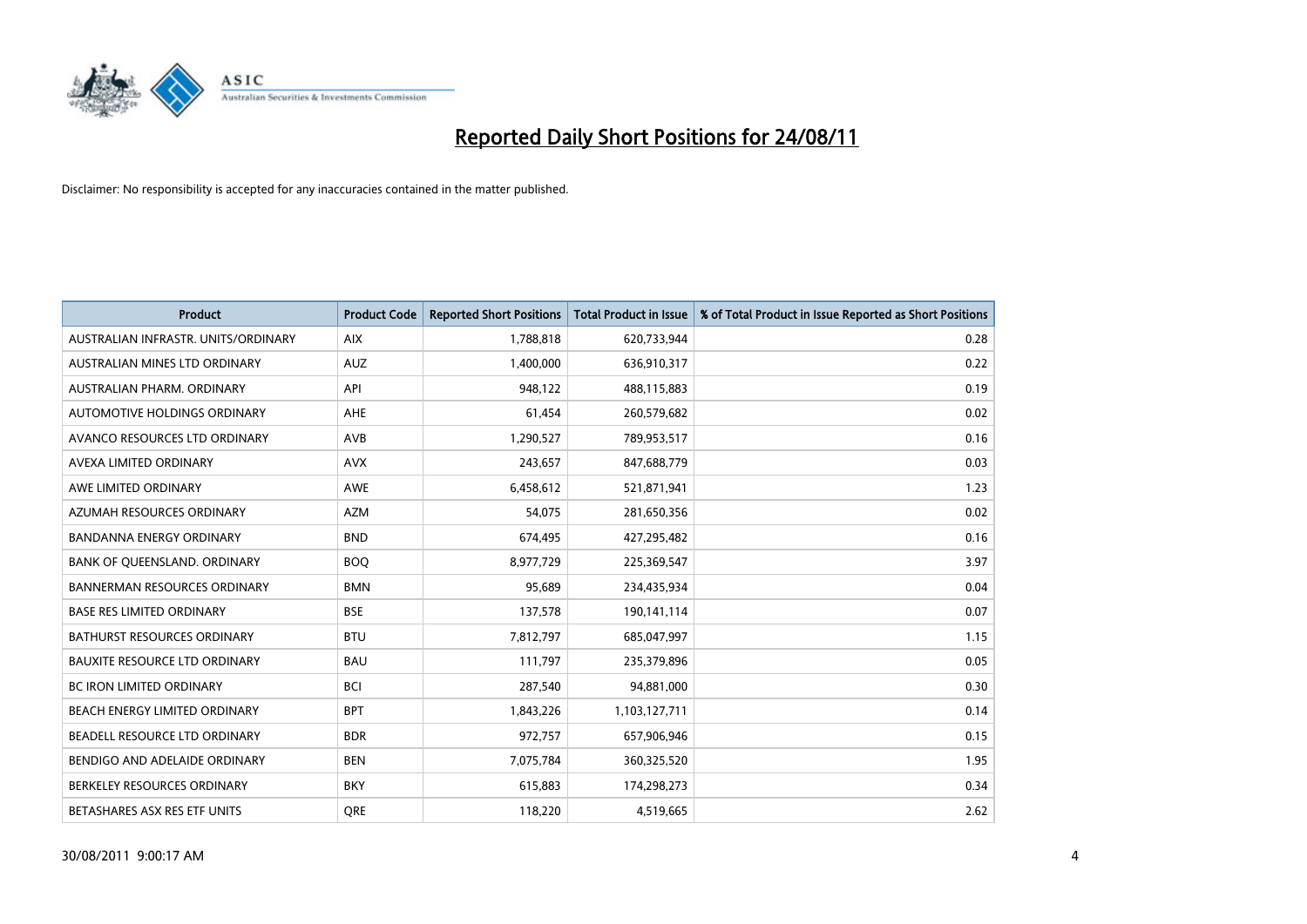

| <b>Product</b>                       | <b>Product Code</b> | <b>Reported Short Positions</b> | <b>Total Product in Issue</b> | % of Total Product in Issue Reported as Short Positions |
|--------------------------------------|---------------------|---------------------------------|-------------------------------|---------------------------------------------------------|
| <b>BHP BILLITON LIMITED ORDINARY</b> | <b>BHP</b>          | 43,831,768                      | 3,211,496,105                 | 1.37                                                    |
| <b>BILLABONG ORDINARY</b>            | <b>BBG</b>          | 21,045,963                      | 254,037,587                   | 8.29                                                    |
| <b>BIOTA HOLDINGS ORDINARY</b>       | <b>BTA</b>          | 2,084,931                       | 181,703,711                   | 1.14                                                    |
| <b>BISALLOY STEEL ORDINARY</b>       | <b>BIS</b>          | 84,480                          | 216,455,965                   | 0.04                                                    |
| BKI INVESTMENT LTD ORDINARY          | BKI                 | 508                             | 422,863,407                   | 0.00                                                    |
| <b>BLACKMORES LIMITED ORDINARY</b>   | <b>BKL</b>          | 100                             | 16,746,703                    | 0.00                                                    |
| <b>BLACKTHORN RESOURCES ORDINARY</b> | <b>BTR</b>          | 35,848                          | 122,918,000                   | 0.03                                                    |
| <b>BLUESCOPE STEEL LTD ORDINARY</b>  | <b>BSL</b>          | 65,349,776                      | 1,842,207,385                 | 3.56                                                    |
| <b>BOART LONGYEAR ORDINARY</b>       | <b>BLY</b>          | 8,609,345                       | 461,163,412                   | 1.86                                                    |
| <b>BOOM LOGISTICS ORDINARY</b>       | <b>BOL</b>          | 351,921                         | 465,011,147                   | 0.07                                                    |
| BORAL LIMITED. ORDINARY              | <b>BLD</b>          | 41,307,575                      | 729,925,990                   | 5.64                                                    |
| BOTSWANA METALS LTD ORDINARY         | <b>BML</b>          | 7,000                           | 143,717,013                   | 0.00                                                    |
| <b>BOW ENERGY LIMITED ORDINARY</b>   | <b>BOW</b>          | 2,726,440                       | 351,683,973                   | 0.76                                                    |
| <b>BRADKEN LIMITED ORDINARY</b>      | <b>BKN</b>          | 1,798,722                       | 161,849,910                   | 1.10                                                    |
| <b>BRAMBLES LIMITED ORDINARY</b>     | <b>BXB</b>          | 16,681,660                      | 1,479,410,767                 | 1.09                                                    |
| BREVILLE GROUP LTD ORDINARY          | <b>BRG</b>          | 3,739                           | 129,995,322                   | 0.00                                                    |
| <b>BRICKWORKS LIMITED ORDINARY</b>   | <b>BKW</b>          | 25,323                          | 147,567,333                   | 0.01                                                    |
| <b>BROCKMAN RESOURCES ORDINARY</b>   | <b>BRM</b>          | 76,495                          | 144,803,151                   | 0.05                                                    |
| BT INVESTMENT MNGMNT ORDINARY        | <b>BTT</b>          | 881,935                         | 160,000,000                   | 0.55                                                    |
| <b>BURU ENERGY ORDINARY</b>          | <b>BRU</b>          | 4,267,961                       | 182,840,549                   | 2.34                                                    |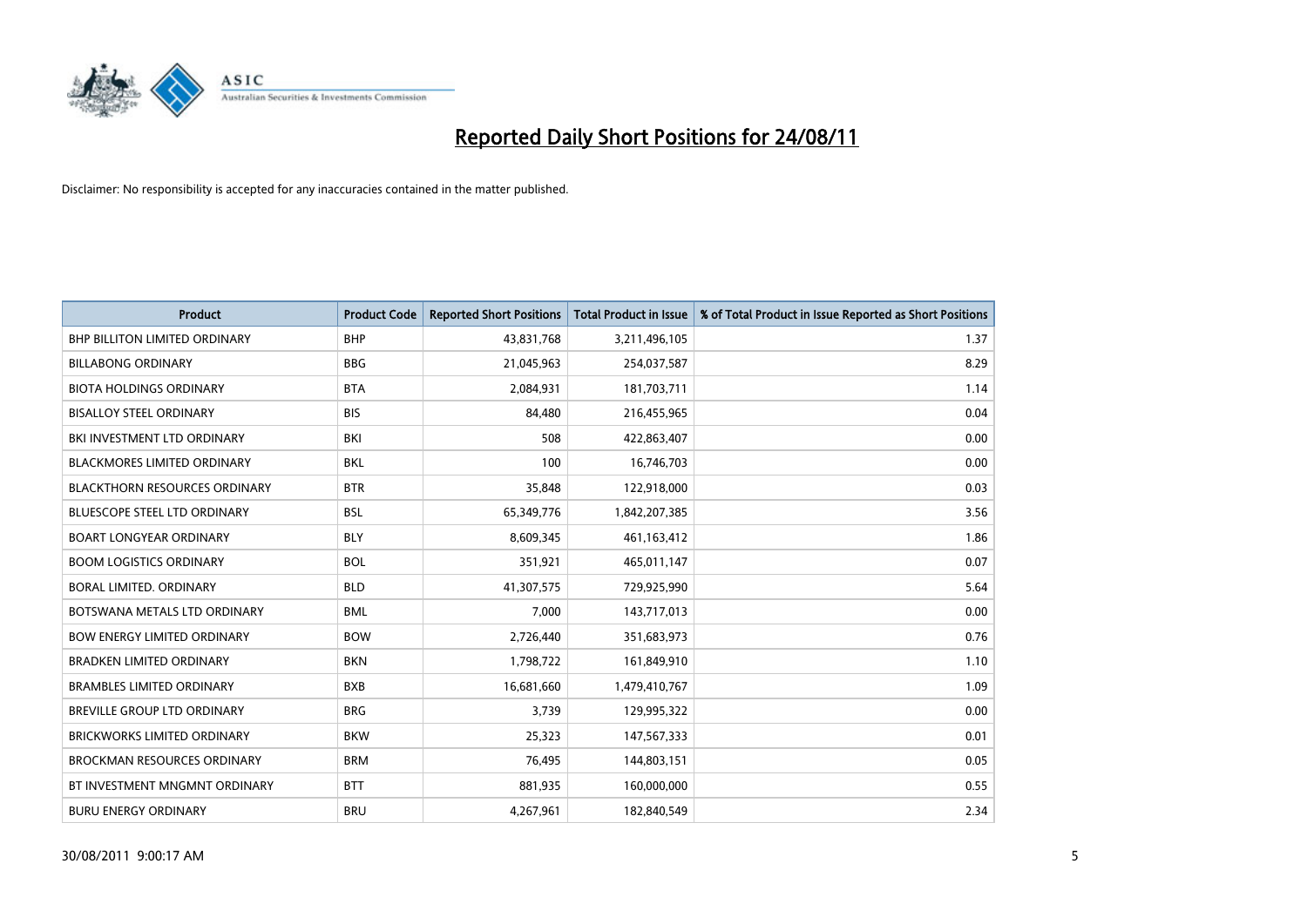

| <b>Product</b>                        | <b>Product Code</b> | <b>Reported Short Positions</b> | <b>Total Product in Issue</b> | % of Total Product in Issue Reported as Short Positions |
|---------------------------------------|---------------------|---------------------------------|-------------------------------|---------------------------------------------------------|
| <b>BWP TRUST ORDINARY UNITS</b>       | <b>BWP</b>          | 1,272,087                       | 520,012,793                   | 0.25                                                    |
| CABCHARGE AUSTRALIA ORDINARY          | CAB                 | 739,323                         | 120,437,014                   | 0.59                                                    |
| CALTEX AUSTRALIA ORDINARY             | <b>CTX</b>          | 8,078,252                       | 270,000,000                   | 2.98                                                    |
| <b>CAMPBELL BROTHERS ORDINARY</b>     | <b>CPB</b>          | 128,696                         | 67,503,411                    | 0.19                                                    |
| CAPE LAMBERT RES LTD ORDINARY         | <b>CFE</b>          | 1,171,948                       | 630,749,603                   | 0.19                                                    |
| CARABELLA RES LTD ORDINARY            | <b>CLR</b>          | 212,501                         | 92,389,409                    | 0.23                                                    |
| <b>CARBON ENERGY ORDINARY</b>         | <b>CNX</b>          | 1,913,755                       | 698,517,858                   | 0.26                                                    |
| CARDNO LIMITED ORDINARY               | <b>CDD</b>          | 109,770                         | 109,780,032                   | 0.10                                                    |
| CARNARVON PETROLEUM ORDINARY          | <b>CVN</b>          | 2,804,434                       | 690,320,634                   | 0.39                                                    |
| <b>CARNEGIE WAVE ENERGY ORDINARY</b>  | <b>CWE</b>          | 83,000                          | 899,087,627                   | 0.01                                                    |
| CARPATHIAN RESOURCES ORDINARY         | <b>CPN</b>          | 75,000                          | 265,533,501                   | 0.03                                                    |
| CARPENTARIA EXP. LTD ORDINARY         | CAP                 | 9,777                           | 98,741,301                    | 0.01                                                    |
| CARSALES.COM LTD ORDINARY             | <b>CRZ</b>          | 13,572,978                      | 233,729,722                   | 5.78                                                    |
| CASH CONVERTERS DEFERRED SETTLEMENT   | <b>CCVDA</b>        | 82,474                          | 379,761,025                   | 0.02                                                    |
| <b>CASPIAN OIL &amp; GAS ORDINARY</b> | <b>CIG</b>          | 50,000                          | 1,331,500,513                 | 0.00                                                    |
| CATALPA RESOURCES ORDINARY            | CAH                 | 165,439                         | 178,214,799                   | 0.09                                                    |
| <b>CEC GROUP LIMITED ORDINARY</b>     | <b>CEG</b>          | 1,750                           | 79,662,662                    | 0.00                                                    |
| CELLMID LIMITED ORDINARY              | CDY                 | 5,536                           | 395,884,129                   | 0.00                                                    |
| <b>CELLNET GROUP ORDINARY</b>         | <b>CLT</b>          | 1,342                           | 61,286,754                    | 0.00                                                    |
| CENTRAL PETROLEUM ORDINARY            | <b>CTP</b>          | 11,455                          | 982,298,842                   | 0.00                                                    |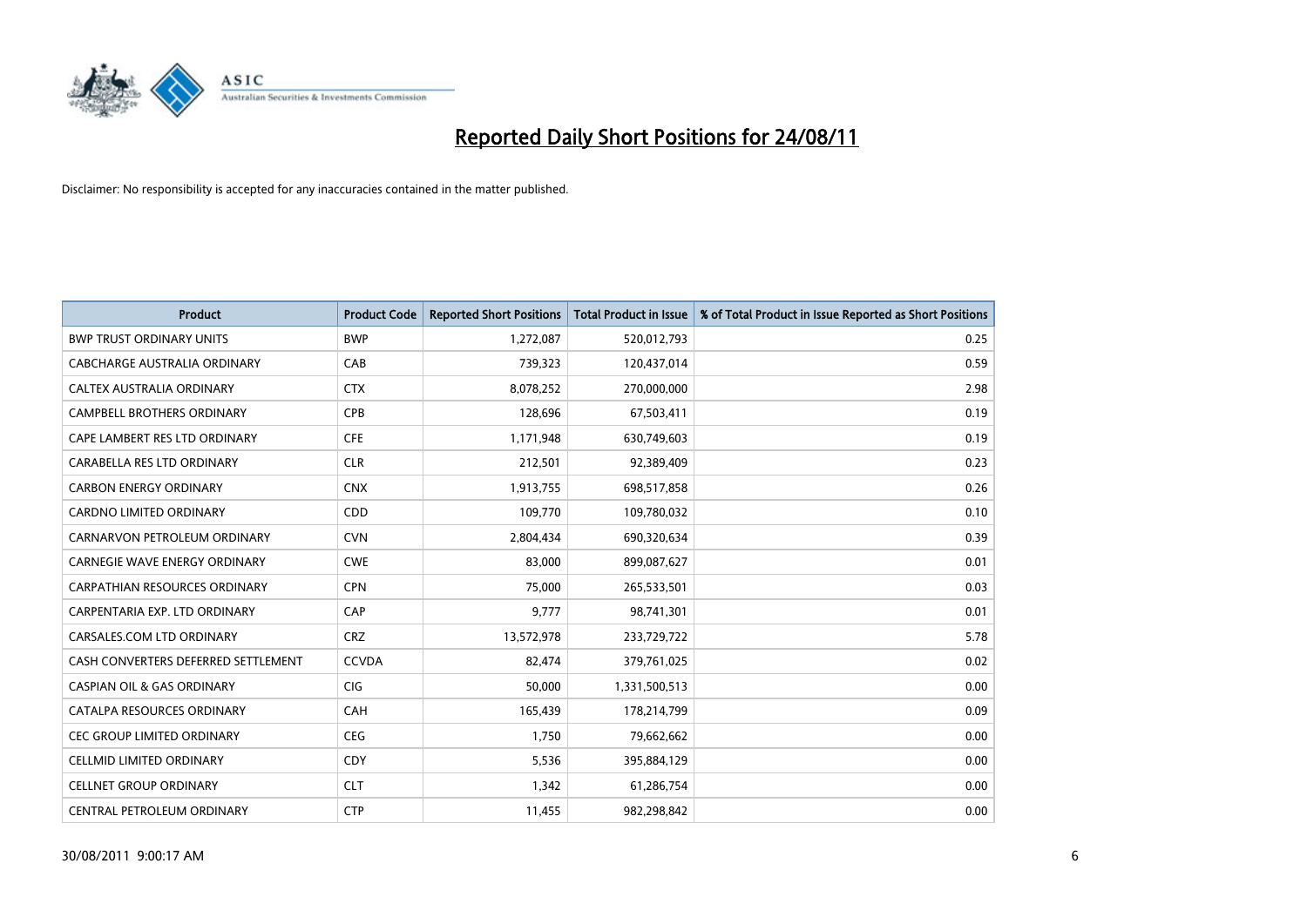

| <b>Product</b>                             | <b>Product Code</b> | <b>Reported Short Positions</b> | <b>Total Product in Issue</b> | % of Total Product in Issue Reported as Short Positions |
|--------------------------------------------|---------------------|---------------------------------|-------------------------------|---------------------------------------------------------|
| <b>CENTRO PROPERTIES UNITS/ORD STAPLED</b> | <b>CNP</b>          | 6,692                           | 972,414,514                   | 0.00                                                    |
| CENTRO RETAIL GROUP STAPLED SECURITIES     | <b>CER</b>          | 608,476                         | 2,286,399,424                 | 0.02                                                    |
| <b>CERAMIC FUEL CELLS ORDINARY</b>         | <b>CFU</b>          | 2,320,972                       | 1,201,353,566                 | 0.19                                                    |
| <b>CERRO RESOURCES NL ORDINARY</b>         | CJO                 | 29,672                          | 748,268,606                   | 0.00                                                    |
| <b>CFS RETAIL PROPERTY UNITS</b>           | <b>CFX</b>          | 53,484,309                      | 2,839,591,911                 | 1.86                                                    |
| CGA MINING LIMITED ORDINARY                | <b>CGX</b>          | 232,600                         | 333,475,726                   | 0.07                                                    |
| <b>CHALLENGER DIV.PRO. STAPLED UNITS</b>   | <b>CDI</b>          | 119,565                         | 903,470,988                   | 0.01                                                    |
| <b>CHALLENGER INFRAST, STAPLED UNITS</b>   | <b>CIF</b>          | 31,696                          | 316,223,785                   | 0.01                                                    |
| CHALLENGER LIMITED ORDINARY                | <b>CGF</b>          | 5,498,475                       | 492,807,490                   | 1.12                                                    |
| CHANDLER MACLEOD LTD ORDINARY              | <b>CMG</b>          | 11,970                          | 466,466,720                   | 0.00                                                    |
| CHARTER HALL GROUP STAPLED US PROHIBIT.    | CHC                 | 1,173,828                       | 308,040,283                   | 0.37                                                    |
| <b>CHARTER HALL OFFICE UNIT</b>            | CQ <sub>O</sub>     | 10,794,514                      | 493,319,730                   | 2.19                                                    |
| <b>CHARTER HALL RETAIL UNITS</b>           | <b>COR</b>          | 418,226                         | 302,162,079                   | 0.12                                                    |
| CITIGOLD CORP LTD ORDINARY                 | <b>CTO</b>          | 703,900                         | 1,105,078,301                 | 0.06                                                    |
| <b>CLOUGH LIMITED ORDINARY</b>             | <b>CLO</b>          | 329,577                         | 769,801,269                   | 0.04                                                    |
| <b>CO2 GROUP LIMITED ORDINARY</b>          | COZ                 | 400.000                         | 280,309,888                   | 0.14                                                    |
| <b>COAL &amp; ALLIED ORDINARY</b>          | <b>CNA</b>          | 8,820                           | 86,584,735                    | 0.01                                                    |
| COAL OF AFRICA LTD ORDINARY                | <b>CZA</b>          | 896,969                         | 531,139,661                   | 0.16                                                    |
| <b>COALSPUR MINES LTD ORDINARY</b>         | <b>CPL</b>          | 1,020,859                       | 579,768,744                   | 0.16                                                    |
| COBAR CONSOLIDATED ORDINARY                | CCU                 | 40,120                          | 175,313,488                   | 0.02                                                    |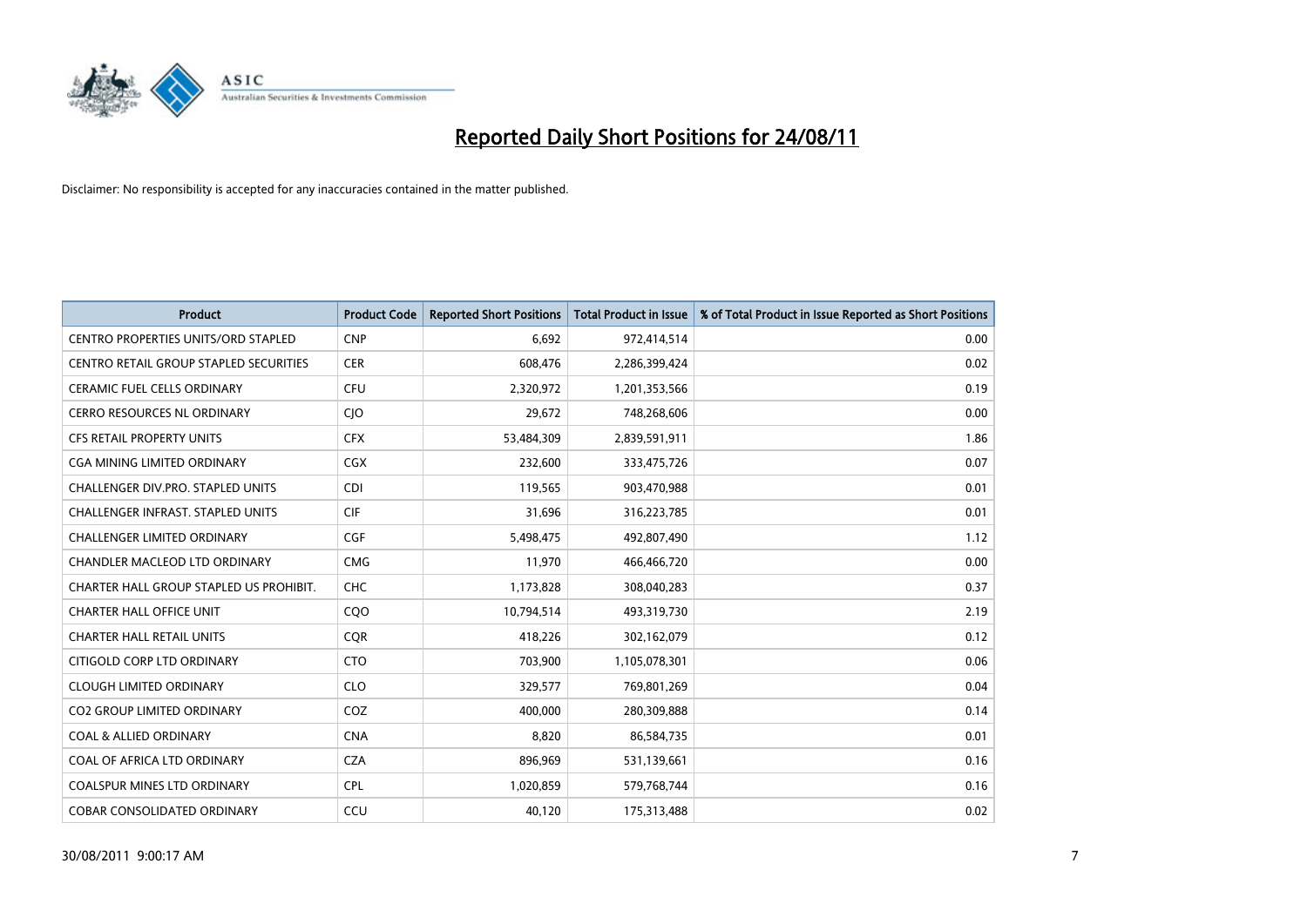

| <b>Product</b>                          | <b>Product Code</b> | <b>Reported Short Positions</b> | <b>Total Product in Issue</b> | % of Total Product in Issue Reported as Short Positions |
|-----------------------------------------|---------------------|---------------------------------|-------------------------------|---------------------------------------------------------|
| COCA-COLA AMATIL ORDINARY               | <b>CCL</b>          | 7,451,946                       | 758,281,096                   | 0.96                                                    |
| COCHLEAR LIMITED ORDINARY               | <b>COH</b>          | 1,925,822                       | 56,784,446                    | 3.39                                                    |
| <b>COCKATOO COAL ORDINARY</b>           | <b>COK</b>          | 4,642,458                       | 1,016,196,908                 | 0.45                                                    |
| <b>COKAL LTD ORDINARY</b>               | <b>CKA</b>          | 671,114                         | 130,055,735                   | 0.51                                                    |
| <b>COLLINS FOODS LTD ORDINARY</b>       | <b>CKF</b>          | 731,173                         | 93,000,003                    | 0.78                                                    |
| COMMONWEALTH BANK, ORDINARY             | <b>CBA</b>          | 31,342,003                      | 1,558,687,244                 | 1.96                                                    |
| COMMONWEALTH PROP ORDINARY UNITS        | <b>CPA</b>          | 23,564,290                      | 2,449,599,711                 | 0.96                                                    |
| <b>COMPASS RESOURCES ORDINARY</b>       | <b>CMR</b>          | 160,952                         | 147,402,920                   | 0.11                                                    |
| <b>COMPUTERSHARE LTD ORDINARY</b>       | <b>CPU</b>          | 3,525,898                       | 555,664,059                   | 0.62                                                    |
| <b>CONNECTEAST GROUP STAPLED</b>        | <b>CEU</b>          | 11,268,979                      | 3,940,145,951                 | 0.27                                                    |
| CONQUEST MINING ORDINARY                | <b>COT</b>          | 1,643,202                       | 583,241,478                   | 0.27                                                    |
| CONSOLIDATED MEDIA, ORDINARY            | <b>CMJ</b>          | 2,218,159                       | 561,834,996                   | 0.39                                                    |
| CONTANGO MICROCAP ORDINARY              | <b>CTN</b>          | 7,500                           | 146,423,793                   | 0.01                                                    |
| CONTINENTAL COAL LTD ORDINARY           | CCC                 | 733,008                         | 2,415,170,317                 | 0.03                                                    |
| <b>COOPER ENERGY LTD ORDINARY</b>       | <b>COE</b>          | 236,915                         | 292,576,001                   | 0.08                                                    |
| COPPER STRIKE LTD ORDINARY              | <b>CSE</b>          | 714                             | 129,455,571                   | 0.00                                                    |
| <b>CORDLIFE LIMITED ORDINARY</b>        | CBB                 |                                 | 150,887,354                   | 0.00                                                    |
| COUNT FINANCIAL ORDINARY                | COU                 | 429,307                         | 262,247,830                   | 0.16                                                    |
| <b>CROMWELL PROP STAPLED SECURITIES</b> | <b>CMW</b>          | 64,867                          | 964,737,315                   | 0.01                                                    |
| <b>CROWN LIMITED ORDINARY</b>           | <b>CWN</b>          | 1,136,094                       | 754,131,800                   | 0.13                                                    |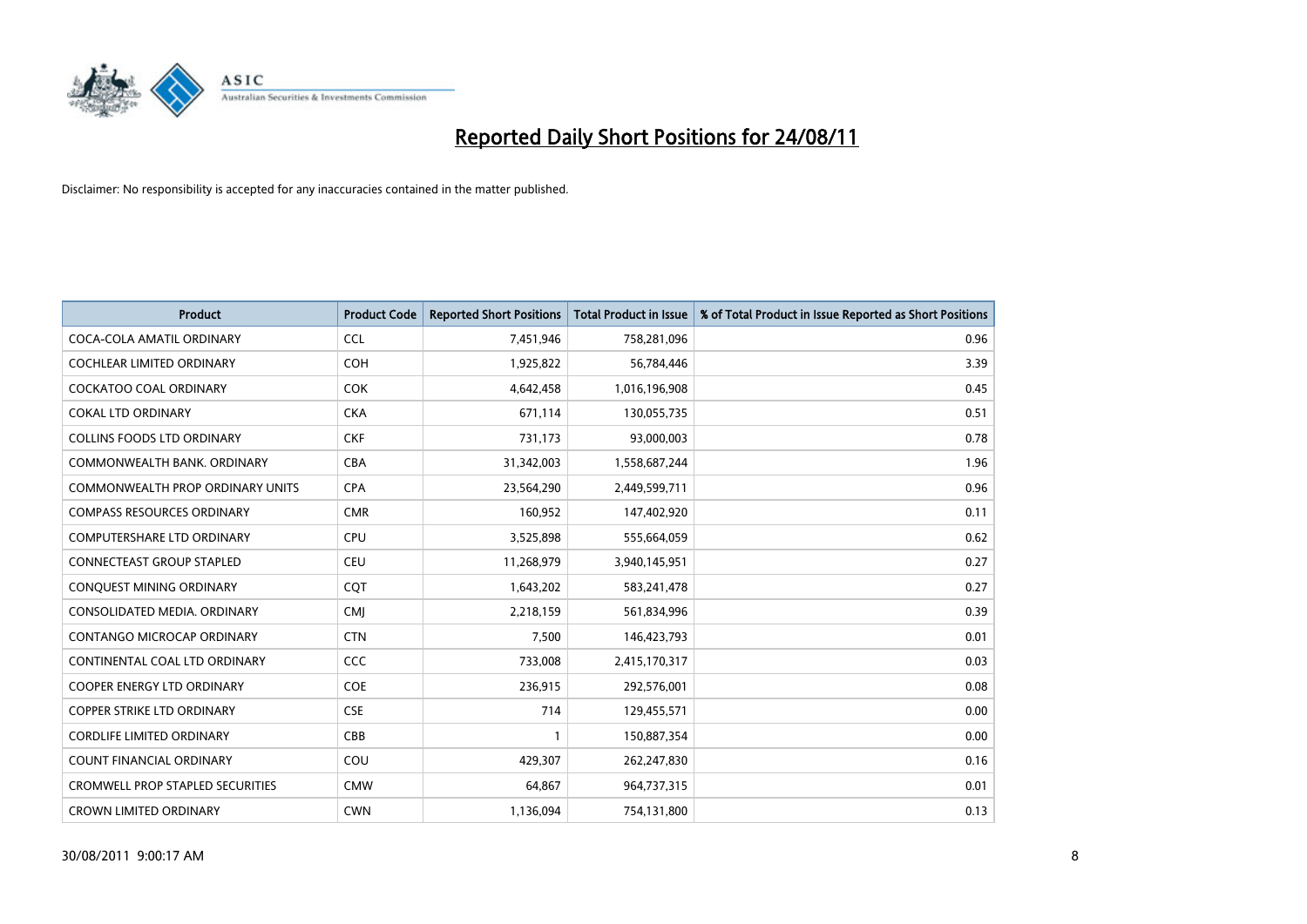

| <b>Product</b>                     | <b>Product Code</b> | <b>Reported Short Positions</b> | <b>Total Product in Issue</b> | % of Total Product in Issue Reported as Short Positions |
|------------------------------------|---------------------|---------------------------------|-------------------------------|---------------------------------------------------------|
| <b>CRUSADER RESOURCES ORDINARY</b> | CAS                 | 250,000                         | 109,746,040                   | 0.23                                                    |
| <b>CSG LIMITED ORDINARY</b>        | CSV                 | 1,037,726                       | 282,567,499                   | 0.36                                                    |
| <b>CSL LIMITED ORDINARY</b>        | <b>CSL</b>          | 7,222,805                       | 527,960,909                   | 1.37                                                    |
| <b>CSR LIMITED ORDINARY</b>        | <b>CSR</b>          | 16,518,258                      | 506,000,315                   | 3.26                                                    |
| <b>CUDECO LIMITED ORDINARY</b>     | CDU                 | 1,879,768                       | 138,649,865                   | 1.35                                                    |
| <b>CUSTOMERS LIMITED ORDINARY</b>  | <b>CUS</b>          | 157,165                         | 134,869,357                   | 0.11                                                    |
| DART ENERGY LTD ORDINARY           | <b>DTE</b>          | 4,563,243                       | 720,875,002                   | 0.64                                                    |
| DAVID JONES LIMITED ORDINARY       | <b>DJS</b>          | 36,229,549                      | 520,751,395                   | 6.95                                                    |
| DECMIL GROUP LIMITED ORDINARY      | <b>DCG</b>          | 149,560                         | 124,254,568                   | 0.12                                                    |
| DEEP YELLOW LIMITED ORDINARY       | <b>DYL</b>          | 148,684                         | 1,127,899,958                 | 0.02                                                    |
| DEVINE LIMITED ORDINARY            | <b>DVN</b>          | 1,000                           | 634,918,223                   | 0.00                                                    |
| DEXUS PROPERTY GROUP STAPLED UNITS | <b>DXS</b>          | 11,072,897                      | 4,839,024,176                 | 0.22                                                    |
| DISCOVERY METALS LTD ORDINARY      | <b>DML</b>          | 5,746,963                       | 437,114,481                   | 1.31                                                    |
| DKN FINANCIAL GROUP ORDINARY       | <b>DKN</b>          | 100,000                         | 144,231,621                   | 0.07                                                    |
| DOMINO PIZZA ENTERPR ORDINARY      | <b>DMP</b>          | 329,336                         | 68,407,674                    | 0.47                                                    |
| DOWNER EDI LIMITED ORDINARY        | <b>DOW</b>          | 7,639,869                       | 429,100,296                   | 1.77                                                    |
| DRILLSEARCH ENERGY ORDINARY        | <b>DLS</b>          | 1,720,622                       | 305,176,742                   | 0.56                                                    |
| DUET GROUP STAPLED US PROHIBIT.    | <b>DUE</b>          | 4,890,615                       | 1,025,999,012                 | 0.47                                                    |
| DULUXGROUP LIMITED ORDINARY        | <b>DLX</b>          | 9,339,409                       | 367,456,259                   | 2.52                                                    |
| DWS ADVANCED ORDINARY              | <b>DWS</b>          | 2.700                           | 132,362,763                   | 0.00                                                    |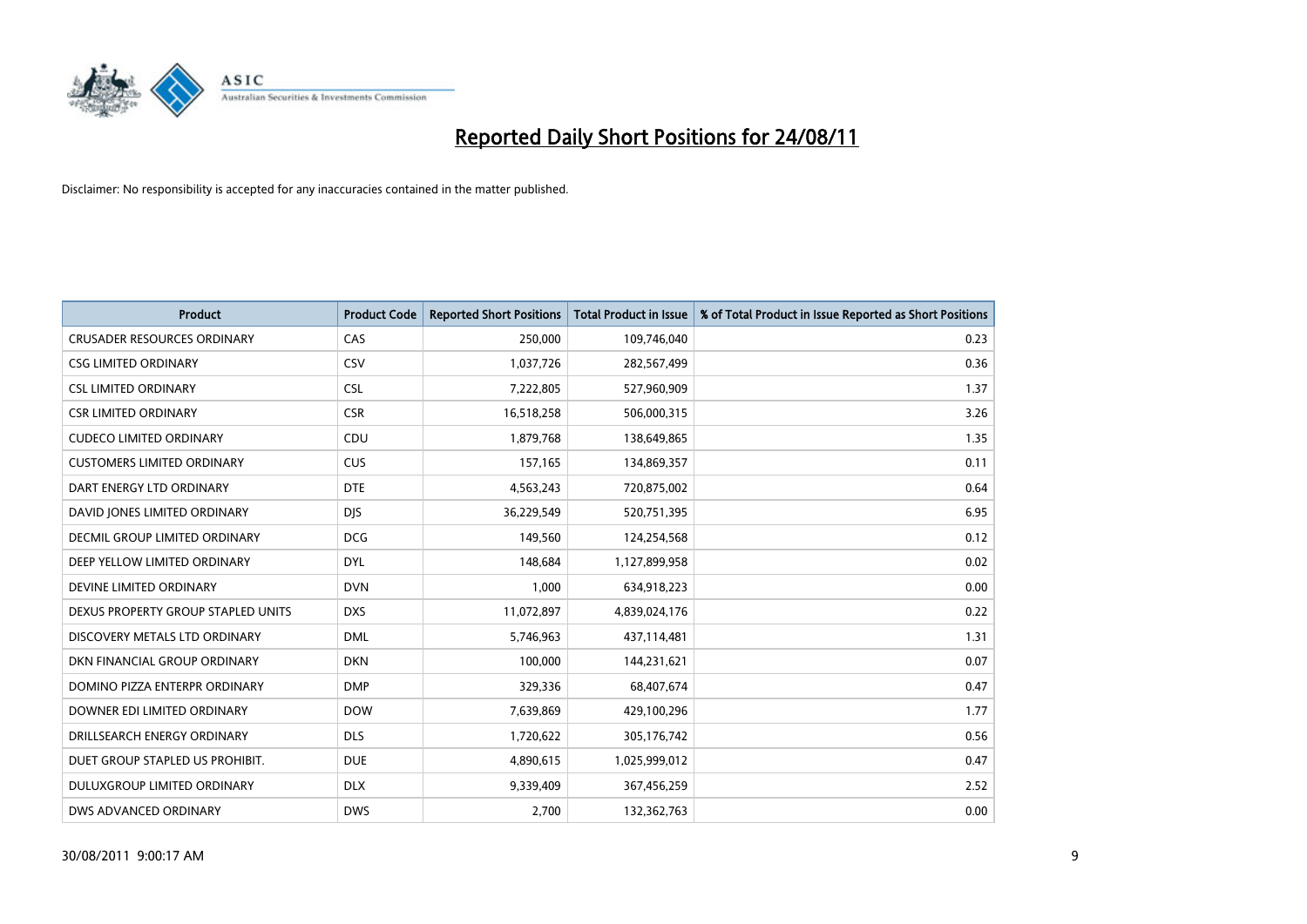

| <b>Product</b>                       | <b>Product Code</b> | <b>Reported Short Positions</b> | <b>Total Product in Issue</b> | % of Total Product in Issue Reported as Short Positions |
|--------------------------------------|---------------------|---------------------------------|-------------------------------|---------------------------------------------------------|
| <b>EASTERN STAR GAS ORDINARY</b>     | <b>ESG</b>          | 22,641,867                      | 992,317,041                   | 2.28                                                    |
| ECHO ENTERTAINMENT ORDINARY          | <b>EGP</b>          | 700,144                         | 688,019,737                   | 0.10                                                    |
| ELDERS LIMITED ORDINARY              | <b>ELD</b>          | 15,791,450                      | 448,598,480                   | 3.50                                                    |
| ELDORADO GOLD CORP CDI 1:1           | EAU                 | 37,555                          | 11,658,431                    | 0.33                                                    |
| ELEMENTAL MINERALS ORDINARY          | <b>ELM</b>          | 123,322                         | 173,385,608                   | 0.07                                                    |
| ELEMENTOS LIMITED ORDINARY           | <b>ELT</b>          | 8                               | 77,068,979                    | 0.00                                                    |
| ELIXIR PETROLEUM LTD ORDINARY        | <b>EXR</b>          | 324,400                         | 188,988,472                   | 0.17                                                    |
| <b>EMECO HOLDINGS ORDINARY</b>       | EHL                 | 1,078,770                       | 631,237,586                   | 0.17                                                    |
| ENERGIA MINERALS LTD ORDINARY        | <b>EMX</b>          | 139,711                         | 82,500,005                    | 0.17                                                    |
| <b>ENERGY RESOURCES ORDINARY 'A'</b> | ERA                 | 5,056,736                       | 190,737,934                   | 2.65                                                    |
| ENERGY WORLD CORPOR. ORDINARY        | <b>EWC</b>          | 20,757,194                      | 1,734,166,672                 | 1.19                                                    |
| ENTEK ENERGY LTD ORDINARY            | ETE                 | 489,903                         | 510,657,387                   | 0.10                                                    |
| <b>ENTELLECT LIMITED ORDINARY</b>    | <b>ESN</b>          | 464,050                         | 985,337,932                   | 0.05                                                    |
| <b>ENVESTRA LIMITED ORDINARY</b>     | <b>ENV</b>          | 2,665,630                       | 1,468,560,201                 | 0.17                                                    |
| EQUATORIAL RES LTD ORDINARY          | EQX                 | 23,289                          | 101,667,922                   | 0.02                                                    |
| <b>EUROZ LIMITED ORDINARY</b>        | EZL                 | 84,000                          | 143,564,527                   | 0.06                                                    |
| EXTRACT RESOURCES ORDINARY           | <b>EXT</b>          | 652,085                         | 251,159,163                   | 0.25                                                    |
| FAIRFAX MEDIA LTD ORDINARY           | <b>FXI</b>          | 315,582,010                     | 2,351,955,725                 | 13.39                                                   |
| <b>FANTASTIC HOLDINGS ORDINARY</b>   | <b>FAN</b>          | 1,223                           | 102,739,538                   | 0.00                                                    |
| <b>FAR LTD ORDINARY</b>              | <b>FAR</b>          | 21,254,132                      | 1,245,401,164                 | 1.71                                                    |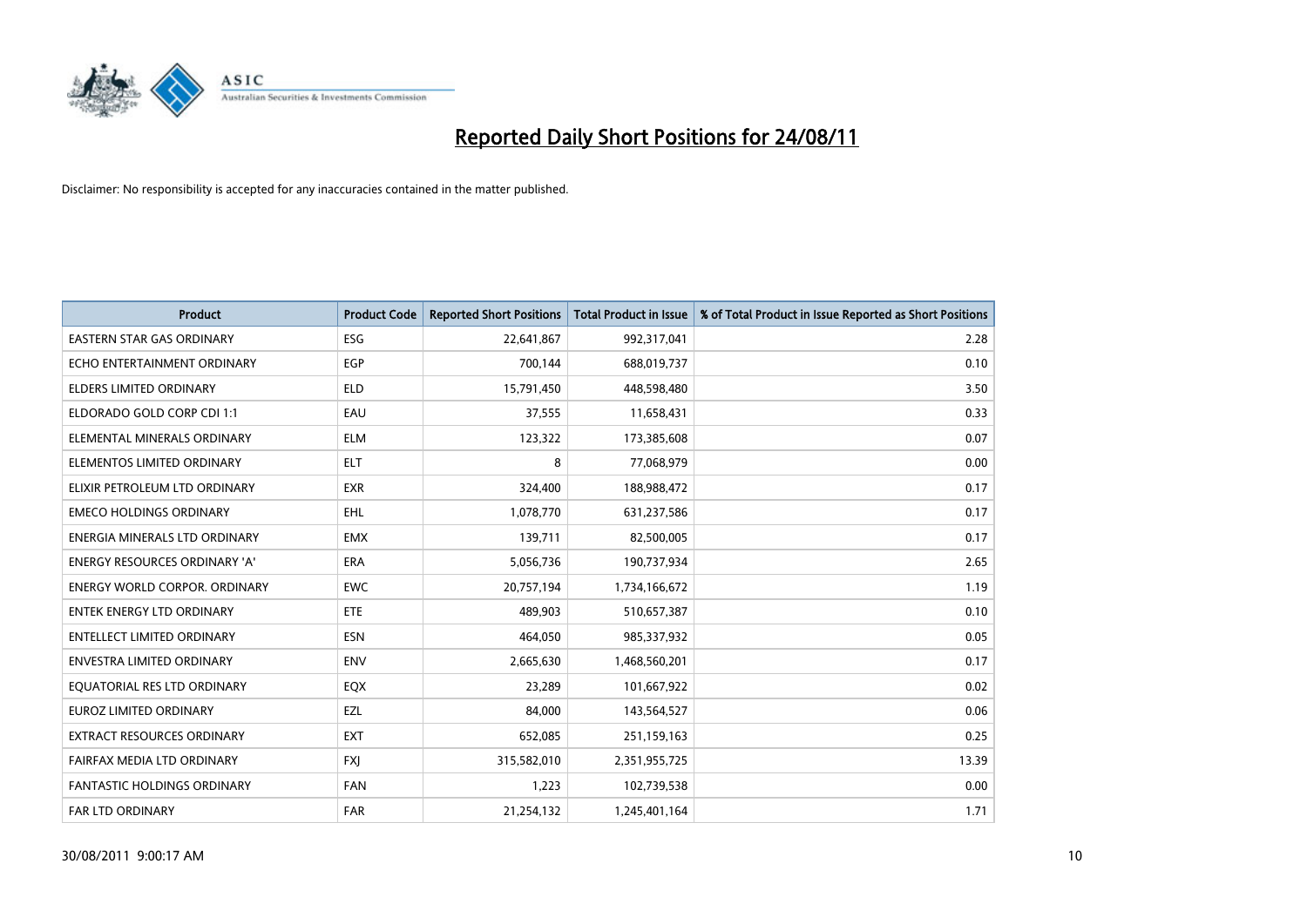

| <b>Product</b>                        | <b>Product Code</b> | <b>Reported Short Positions</b> | <b>Total Product in Issue</b> | % of Total Product in Issue Reported as Short Positions |
|---------------------------------------|---------------------|---------------------------------|-------------------------------|---------------------------------------------------------|
| FERRAUS LIMITED ORDINARY              | <b>FRS</b>          | 370                             | 249,598,565                   | 0.00                                                    |
| FISHER & PAYKEL APP. ORDINARY         | <b>FPA</b>          | 23,298                          | 724,235,162                   | 0.00                                                    |
| FKP PROPERTY GROUP STAPLED SECURITIES | <b>FKP</b>          | 26,492,614                      | 1,185,077,223                 | 2.23                                                    |
| FLEETWOOD CORP ORDINARY               | <b>FWD</b>          | 404,353                         | 57,847,937                    | 0.70                                                    |
| FLETCHER BUILDING ORDINARY            | <b>FBU</b>          | 8,543,282                       | 678,573,570                   | 1.26                                                    |
| FLEXIGROUP LIMITED ORDINARY           | <b>FXL</b>          | 42,006                          | 276,292,173                   | 0.01                                                    |
| <b>FLIGHT CENTRE ORDINARY</b>         | <b>FLT</b>          | 5,080,548                       | 99,959,845                    | 5.08                                                    |
| FLINDERS MINES LTD ORDINARY           | <b>FMS</b>          | 21,478,083                      | 1,820,839,571                 | 1.17                                                    |
| FORGE GROUP LIMITED ORDINARY          | FGE                 | 131,226                         | 82,924,014                    | 0.15                                                    |
| FORTE ENERGY NL ORDINARY              | <b>FTE</b>          | 2,667,039                       | 695,589,311                   | 0.38                                                    |
| FORTESCUE METALS GRP ORDINARY         | <b>FMG</b>          | 35,569,969                      | 3,113,348,659                 | 1.10                                                    |
| <b>FOSTER'S GROUP ORDINARY</b>        | FGL                 | 13,729,540                      | 1,940,894,542                 | 0.70                                                    |
| FTD CORPORATION ORDINARY              | <b>FTD</b>          | 8,088                           | 36,474,593                    | 0.02                                                    |
| <b>FUNTASTIC LIMITED ORDINARY</b>     | <b>FUN</b>          | 322,528                         | 340,997,682                   | 0.09                                                    |
| <b>G.U.D. HOLDINGS ORDINARY</b>       | GUD                 | 244,378                         | 69,089,611                    | 0.34                                                    |
| <b>GALAXY RESOURCES ORDINARY</b>      | GXY                 | 1,604,669                       | 323,327,000                   | 0.48                                                    |
| <b>GEODYNAMICS LIMITED ORDINARY</b>   | GDY                 | 81,720                          | 337,084,174                   | 0.02                                                    |
| <b>GINDALBIE METALS LTD ORDINARY</b>  | GBG                 | 34,712,096                      | 1,135,565,349                 | 3.06                                                    |
| <b>GLOBAL MINING ORDINARY</b>         | <b>GMI</b>          | 8,951                           | 191,820,968                   | 0.00                                                    |
| <b>GLOUCESTER COAL ORDINARY</b>       | GCL                 | 603,543                         | 202,905,967                   | 0.30                                                    |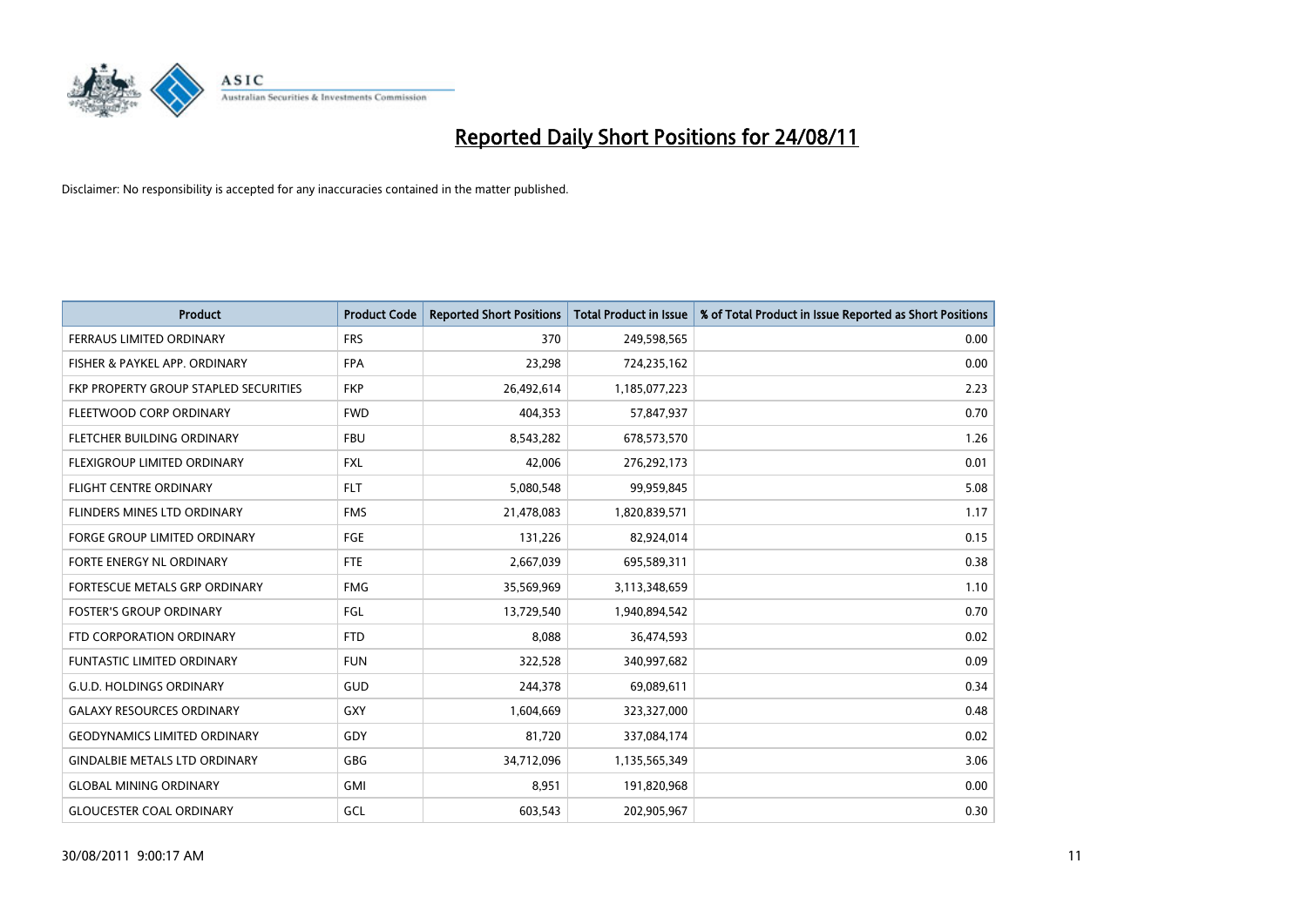

| <b>Product</b>                            | <b>Product Code</b> | <b>Reported Short Positions</b> | <b>Total Product in Issue</b> | % of Total Product in Issue Reported as Short Positions |
|-------------------------------------------|---------------------|---------------------------------|-------------------------------|---------------------------------------------------------|
| <b>GME RESOURCES LTD ORDINARY</b>         | <b>GME</b>          | 800                             | 322,635,902                   | 0.00                                                    |
| <b>GOLD ONE INT LTD ORDINARY</b>          | GDO                 | 165,805                         | 808,990,251                   | 0.02                                                    |
| <b>GOLD ROAD RES LTD ORDINARY</b>         | GOR                 | 87,449                          | 317,087,535                   | 0.03                                                    |
| <b>GOLDEN WEST RESOURCE ORDINARY</b>      | <b>GWR</b>          | 1,617                           | 192,082,567                   | 0.00                                                    |
| <b>GOODMAN FIELDER, ORDINARY</b>          | <b>GFF</b>          | 32,155,323                      | 1,380,386,438                 | 2.32                                                    |
| <b>GOODMAN GROUP STAPLED US PROHIBIT.</b> | <b>GMG</b>          | 24,840,441                      | 7,394,607,411                 | 0.33                                                    |
| <b>GPT GROUP STAPLED SEC.</b>             | <b>GPT</b>          | 14,523,018                      | 1,849,089,943                 | 0.77                                                    |
| <b>GRAINCORP LIMITED A CLASS ORDINARY</b> | <b>GNC</b>          | 1,210,966                       | 198,318,900                   | 0.60                                                    |
| <b>GRANGE RESOURCES, ORDINARY</b>         | <b>GRR</b>          | 199,321                         | 1,153,181,487                 | 0.01                                                    |
| <b>GREENCAP LIMITED ORDINARY</b>          | GCG                 |                                 | 262,515,385                   | 0.00                                                    |
| <b>GREENLAND MIN EN LTD ORDINARY</b>      | GGG                 | 2,481,914                       | 410,407,582                   | 0.60                                                    |
| <b>GRYPHON MINERALS LTD ORDINARY</b>      | GRY                 | 1,945,498                       | 299,922,058                   | 0.63                                                    |
| <b>GUILDFORD COAL LTD ORDINARY</b>        | <b>GUF</b>          | 1,877,133                       | 217,469,617                   | 0.86                                                    |
| <b>GUINNESS PEAT GROUP. CDI 1:1</b>       | GPG                 | 1,065,994                       | 266,222,148                   | 0.40                                                    |
| <b>GUNNS LIMITED ORDINARY</b>             | <b>GNS</b>          | 69,648,702                      | 848,401,559                   | 8.21                                                    |
| <b>GWA GROUP LTD ORDINARY</b>             | <b>GWA</b>          | 7,637,896                       | 301,525,014                   | 2.51                                                    |
| HARVEY NORMAN ORDINARY                    | <b>HVN</b>          | 48,137,783                      | 1,062,316,784                 | 4.52                                                    |
| <b>HASTIE GROUP LIMITED ORDINARY</b>      | <b>HST</b>          | 15,361,621                      | 1,367,511,426                 | 1.13                                                    |
| HASTINGS DIVERSIFIED STAPLED SECURITY     | <b>HDF</b>          | 3,009,688                       | 530,001,072                   | 0.55                                                    |
| <b>HEARTWARE INT INC CDI 35:1</b>         | <b>HIN</b>          | 272,008                         | 48,598,550                    | 0.56                                                    |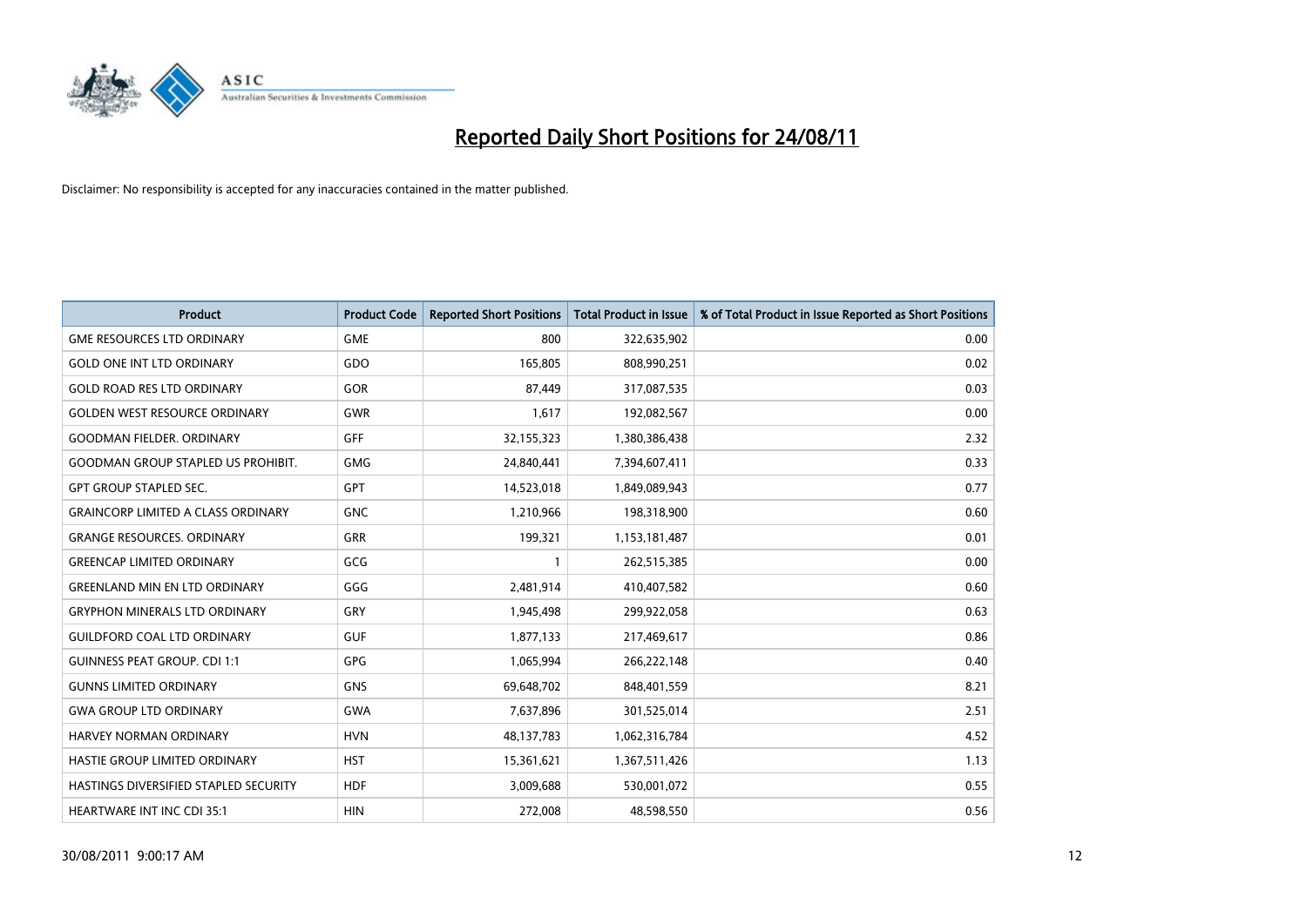

| <b>Product</b>                           | <b>Product Code</b> | <b>Reported Short Positions</b> | <b>Total Product in Issue</b> | % of Total Product in Issue Reported as Short Positions |
|------------------------------------------|---------------------|---------------------------------|-------------------------------|---------------------------------------------------------|
| <b>HENDERSON GROUP CDI 1:1</b>           | <b>HGG</b>          | 5,181,929                       | 628,839,582                   | 0.82                                                    |
| HFA HOLDINGS LIMITED ORDINARY            | <b>HFA</b>          | 24.429                          | 117,332,831                   | 0.02                                                    |
| <b>HIGHLANDS PACIFIC ORDINARY</b>        | <b>HIG</b>          | 2,557,665                       | 686,082,148                   | 0.37                                                    |
| HILLGROVE RES LTD ORDINARY               | <b>HGO</b>          | 327,782                         | 793,698,575                   | 0.04                                                    |
| HILLS HOLDINGS LTD ORDINARY              | <b>HIL</b>          | 4,569,264                       | 249,139,016                   | 1.84                                                    |
| HORIZON OIL LIMITED ORDINARY             | <b>HZN</b>          | 13,279,202                      | 1,130,811,515                 | 1.17                                                    |
| HUNNU COAL LIMITED ORDINARY              | <b>HUN</b>          | 91,445                          | 216,565,002                   | 0.05                                                    |
| <b>ICON ENERGY LIMITED ORDINARY</b>      | <b>ICN</b>          | 71,010                          | 469,301,394                   | 0.01                                                    |
| <b>IINET LIMITED ORDINARY</b>            | <b>IIN</b>          | 1,270,665                       | 152,169,119                   | 0.83                                                    |
| <b>IKWEZI MINING LTD ORDINARY</b>        | <b>IKW</b>          | 2,908,403                       | 168,800,000                   | 1.72                                                    |
| <b>ILUKA RESOURCES ORDINARY</b>          | <b>ILU</b>          | 4,550,522                       | 418,700,517                   | 1.08                                                    |
| <b>IMDEX LIMITED ORDINARY</b>            | <b>IMD</b>          | 79,790                          | 203,405,935                   | 0.04                                                    |
| IMF (AUSTRALIA) LTD ORDINARY             | <b>IMF</b>          | 329.821                         | 123,828,193                   | 0.26                                                    |
| <b>IMX RESOURCES LTD ORDINARY</b>        | <b>IXR</b>          | 20.000                          | 262,612,803                   | 0.01                                                    |
| <b>INCITEC PIVOT ORDINARY</b>            | <b>IPL</b>          | 811,177                         | 1,628,730,107                 | 0.04                                                    |
| <b>INDAGO RESOURCES LTD ORDINARY</b>     | IDG                 | 8,179                           | 4,490,436                     | 0.18                                                    |
| <b>INDEPENDENCE GROUP ORDINARY</b>       | <b>IGO</b>          | 1,031,065                       | 202,907,135                   | 0.50                                                    |
| INDOPHIL RESOURCES ORDINARY              | <b>IRN</b>          | 15,509,246                      | 995,437,860                   | 1.57                                                    |
| <b>INDUSTREA LIMITED ORDINARY</b>        | IDL                 | 1,572,196                       | 364,733,566                   | 0.43                                                    |
| <b>INFIGEN ENERGY STAPLED SECURITIES</b> | <b>IFN</b>          | 8,023,270                       | 762,265,972                   | 1.06                                                    |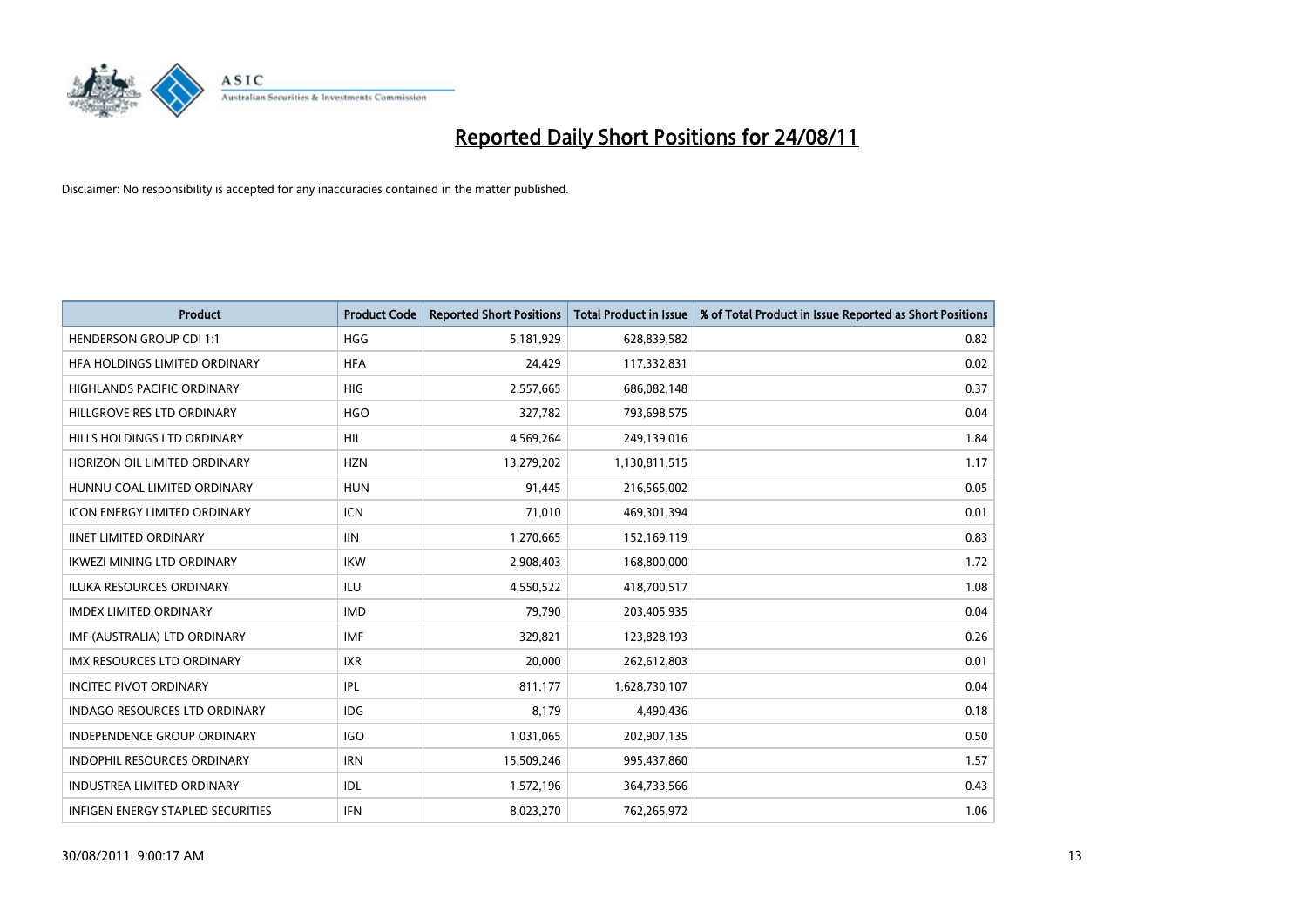

| <b>Product</b>                                | <b>Product Code</b> | <b>Reported Short Positions</b> | <b>Total Product in Issue</b> | % of Total Product in Issue Reported as Short Positions |
|-----------------------------------------------|---------------------|---------------------------------|-------------------------------|---------------------------------------------------------|
| ING RE COM GROUP STAPLED SECURITIES           | ILF                 | 9,075                           | 441,029,194                   | 0.00                                                    |
| INSURANCE AUSTRALIA ORDINARY                  | <b>IAG</b>          | 11,353,962                      | 2,079,034,021                 | 0.55                                                    |
| INT GOLDFIELDS LTD ORDINARY                   | <b>IGS</b>          | 10,542,682                      | 571,520,386                   | 1.84                                                    |
| INTEGRA MINING LTD, ORDINARY                  | <b>IGR</b>          | 7,375,088                       | 843,493,881                   | 0.86                                                    |
| <b>INTREPID MINES ORDINARY</b>                | <b>IAU</b>          | 2,923,847                       | 522,312,291                   | 0.55                                                    |
| <b>INVESTA OFFICE FUND STAPLED SECURITIES</b> | <b>IOF</b>          | 7,487,719                       | 2,729,071,212                 | 0.27                                                    |
| <b>INVOCARE LIMITED ORDINARY</b>              | <b>IVC</b>          | 837,546                         | 107,912,897                   | 0.78                                                    |
| ION LIMITED ORDINARY                          | <b>ION</b>          | 164,453                         | 256,365,105                   | 0.06                                                    |
| <b>IOOF HOLDINGS LTD ORDINARY</b>             | IFL.                | 1,223,357                       | 229,794,395                   | 0.51                                                    |
| <b>IRESS MARKET TECH. ORDINARY</b>            | <b>IRE</b>          | 1,859,785                       | 126,920,010                   | 1.46                                                    |
| <b>IRON ORE HOLDINGS ORDINARY</b>             | <b>IOH</b>          | 49,372                          | 166,087,005                   | 0.03                                                    |
| ISHARES MSCI AUS 200 ISHARES MSCI AUS 200     | IOZ                 | 74,930                          | 2,400,836                     | 3.12                                                    |
| ISHARES MSCI EM MKTS CDI 1:1                  | <b>IEM</b>          | 18.083                          | 425,700,000                   | 0.00                                                    |
| ISHARES S&P 500 CDI 1:1                       | <b>IVV</b>          | 14,776                          | 116,350,000                   | 0.01                                                    |
| ISHARES S&P HIGH DIV ISHARES S&P HIGH DIV     | <b>IHD</b>          | 25,754                          | 2,300,931                     | 1.12                                                    |
| ISHARES SMALL ORDS ISHARES SMALL ORDS         | <b>ISO</b>          | 130,878                         | 3,901,916                     | 3.35                                                    |
| <b>IVANHOE AUSTRALIA ORDINARY</b>             | <b>IVA</b>          | 107,259                         | 418,729,553                   | 0.02                                                    |
| JAMES HARDIE INDUST CHESS DEPOSITARY INT      | <b>IHX</b>          | 23,880,237                      | 437,311,611                   | 5.45                                                    |
| <b>JAMESON RESOURCES ORDINARY</b>             | <b>JAL</b>          | 1,600,000                       | 95,828,865                    | 1.67                                                    |
| <b>JB HI-FI LIMITED ORDINARY</b>              | <b>IBH</b>          | 20,777,197                      | 98,564,097                    | 21.07                                                   |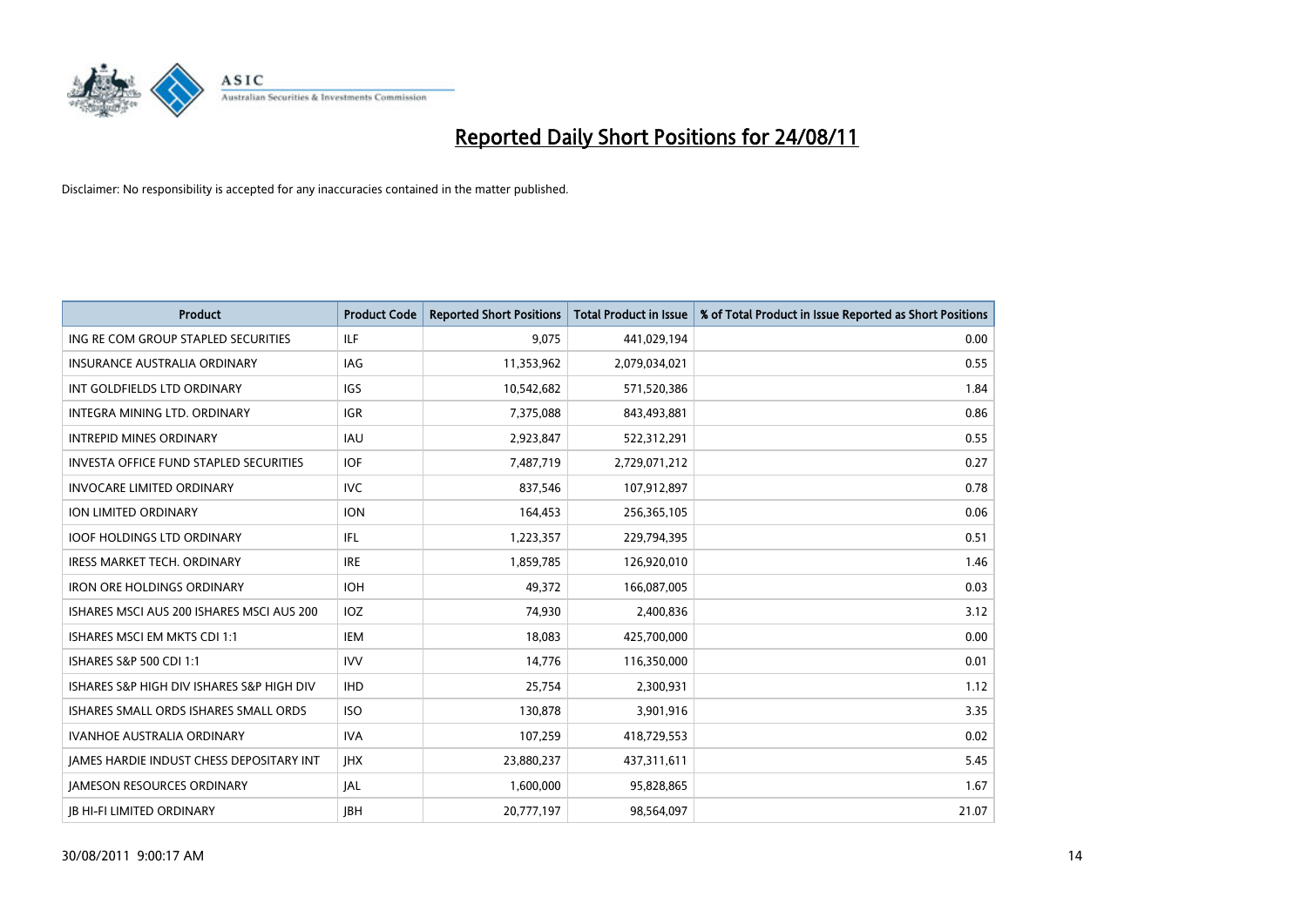

| <b>Product</b>                        | <b>Product Code</b> | <b>Reported Short Positions</b> | Total Product in Issue | % of Total Product in Issue Reported as Short Positions |
|---------------------------------------|---------------------|---------------------------------|------------------------|---------------------------------------------------------|
| <b>JUPITER MINES ORDINARY</b>         | <b>IMS</b>          | 54,708                          | 1,561,235,037          | 0.00                                                    |
| KAGARA LTD ORDINARY                   | KZL                 | 10,243,428                      | 717,943,836            | 1.41                                                    |
| KANGAROO RES LTD ORDINARY             | <b>KRL</b>          | 1,491,326                       | 3,434,430,012          | 0.04                                                    |
| KAROON GAS AUSTRALIA ORDINARY         | <b>KAR</b>          | 1,564,894                       | 221,420,769            | 0.70                                                    |
| KATHMANDU HOLD LTD ORDINARY           | <b>KMD</b>          | 1,227,055                       | 200,000,000            | 0.61                                                    |
| <b>KEYBRIDGE CAPITAL ORDINARY</b>     | <b>KBC</b>          | 77,999                          | 172,070,564            | 0.05                                                    |
| KIMBERLEY METALS LTD ORDINARY         | <b>KBL</b>          | 2,576                           | 164,752,978            | 0.00                                                    |
| KINGSGATE CONSOLID. ORDINARY          | <b>KCN</b>          | 3,421,430                       | 135,346,490            | 2.53                                                    |
| KINGSROSE MINING LTD ORDINARY         | <b>KRM</b>          | 639,493                         | 266,153,881            | 0.22                                                    |
| LEIGHTON HOLDINGS ORDINARY            | LEI                 | 9,720,990                       | 336,515,596            | 2.89                                                    |
| LEND LEASE GROUP UNIT/ORD STAPLED     | LLC                 | 2,108,322                       | 570,915,669            | 0.36                                                    |
| LINC ENERGY LTD ORDINARY              | <b>LNC</b>          | 6,393,206                       | 503,418,900            | 1.27                                                    |
| LIQUEFIED NATURAL ORDINARY            | LNG                 | 97,340                          | 267,699,015            | 0.04                                                    |
| LUDOWICI LIMITED ORDINARY             | LDW                 | 6,496                           | 29,353,354             | 0.02                                                    |
| <b>LYNAS CORPORATION ORDINARY</b>     | <b>LYC</b>          | 54,080,353                      | 1,713,846,913          | 3.16                                                    |
| M2 TELECOMMUNICATION ORDINARY         | <b>MTU</b>          | 102,415                         | 123,731,285            | 0.08                                                    |
| MACARTHUR COAL ORDINARY               | <b>MCC</b>          | 1,467,348                       | 302,092,343            | 0.47                                                    |
| <b>MACMAHON HOLDINGS ORDINARY</b>     | <b>MAH</b>          | 5,386,285                       | 733,711,705            | 0.71                                                    |
| MACO ATLAS ROADS GRP ORDINARY STAPLED | <b>MOA</b>          | 6,713,337                       | 452,345,907            | 1.47                                                    |
| MACQUARIE GROUP LTD ORDINARY          | <b>MOG</b>          | 4.902.879                       | 348,285,032            | 1.37                                                    |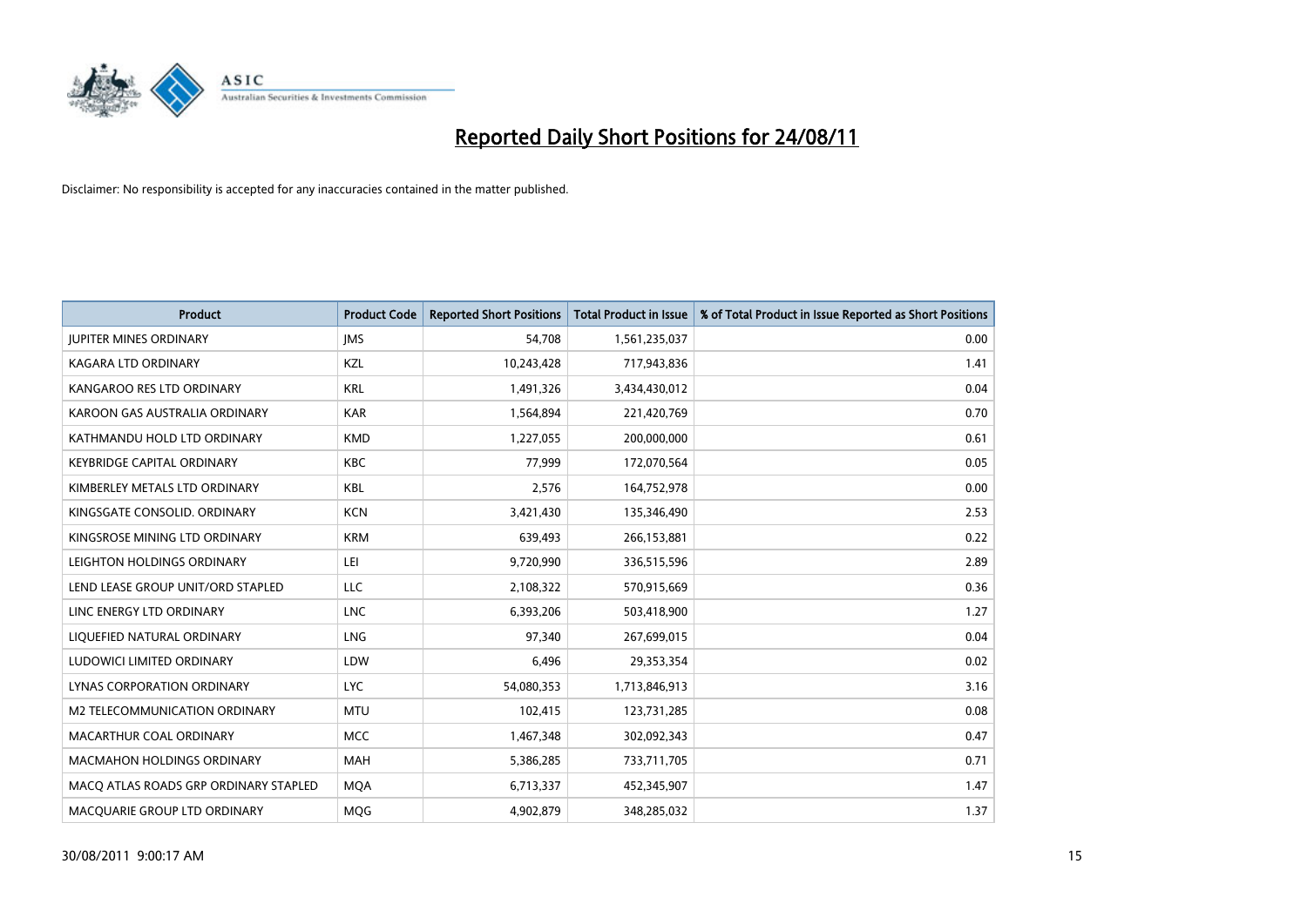

| <b>Product</b>                 | <b>Product Code</b> | <b>Reported Short Positions</b> | Total Product in Issue | % of Total Product in Issue Reported as Short Positions |
|--------------------------------|---------------------|---------------------------------|------------------------|---------------------------------------------------------|
| MAP GROUP STAPLED US PROHIBIT. | <b>MAP</b>          | 3,689,521                       | 1,861,210,782          | 0.18                                                    |
| MARENGO MINING ORDINARY        | <b>MGO</b>          | 120,713                         | 1,002,399,863          | 0.01                                                    |
| MATRIX C & E LTD ORDINARY      | <b>MCE</b>          | 355,493                         | 77,081,507             | 0.45                                                    |
| MAYNE PHARMA LTD ORDINARY      | <b>MYX</b>          | 6,335                           | 151,778,700            | 0.00                                                    |
| MCMILLAN SHAKESPEARE ORDINARY  | <b>MMS</b>          | 78,789                          | 68,081,810             | 0.11                                                    |
| MCPHERSON'S LTD ORDINARY       | <b>MCP</b>          | 254,768                         | 72,401,758             | 0.35                                                    |
| MEDUSA MINING LTD ORDINARY     | <b>MML</b>          | 1,110,520                       | 188,233,911            | 0.59                                                    |
| MELBOURNE IT LIMITED ORDINARY  | <b>MLB</b>          | 142,510                         | 80,662,621             | 0.18                                                    |
| MEO AUSTRALIA LTD ORDINARY     | <b>MEO</b>          | 1,911,356                       | 539,913,260            | 0.35                                                    |
| <b>MERMAID MARINE ORDINARY</b> | <b>MRM</b>          | 1,692,902                       | 215,477,852            | 0.79                                                    |
| MESOBLAST LIMITED ORDINARY     | <b>MSB</b>          | 3,829,299                       | 280,425,258            | 1.36                                                    |
| METALS X LIMITED ORDINARY      | <b>MLX</b>          | 248,980                         | 1,358,424,065          | 0.02                                                    |
| METCASH LIMITED ORDINARY       | <b>MTS</b>          | 27,334,212                      | 769,165,596            | 3.53                                                    |
| METGASCO LIMITED ORDINARY      | <b>MEL</b>          | 235,435                         | 334,821,745            | 0.07                                                    |
| METMINCO LIMITED ORDINARY      | <b>MNC</b>          | 1,720,776                       | 1,462,616,146          | 0.12                                                    |
| METROCOAL LIMITED ORDINARY     | <b>MTE</b>          | 600,000                         | 98,773,663             | 0.61                                                    |
| MHM METALS LIMITED ORDINARY    | <b>MHM</b>          | 107,919                         | 102,252,570            | 0.11                                                    |
| MICLYN EXP OFFSHR ORDINARY     | <b>MIO</b>          | 311,857                         | 274,618,684            | 0.11                                                    |
| MINARA RESOURCES ORDINARY      | <b>MRE</b>          | 13,638,123                      | 1,169,424,487          | 1.16                                                    |
| MINCOR RESOURCES NL ORDINARY   | <b>MCR</b>          | 2,003,558                       | 198,360,804            | 1.00                                                    |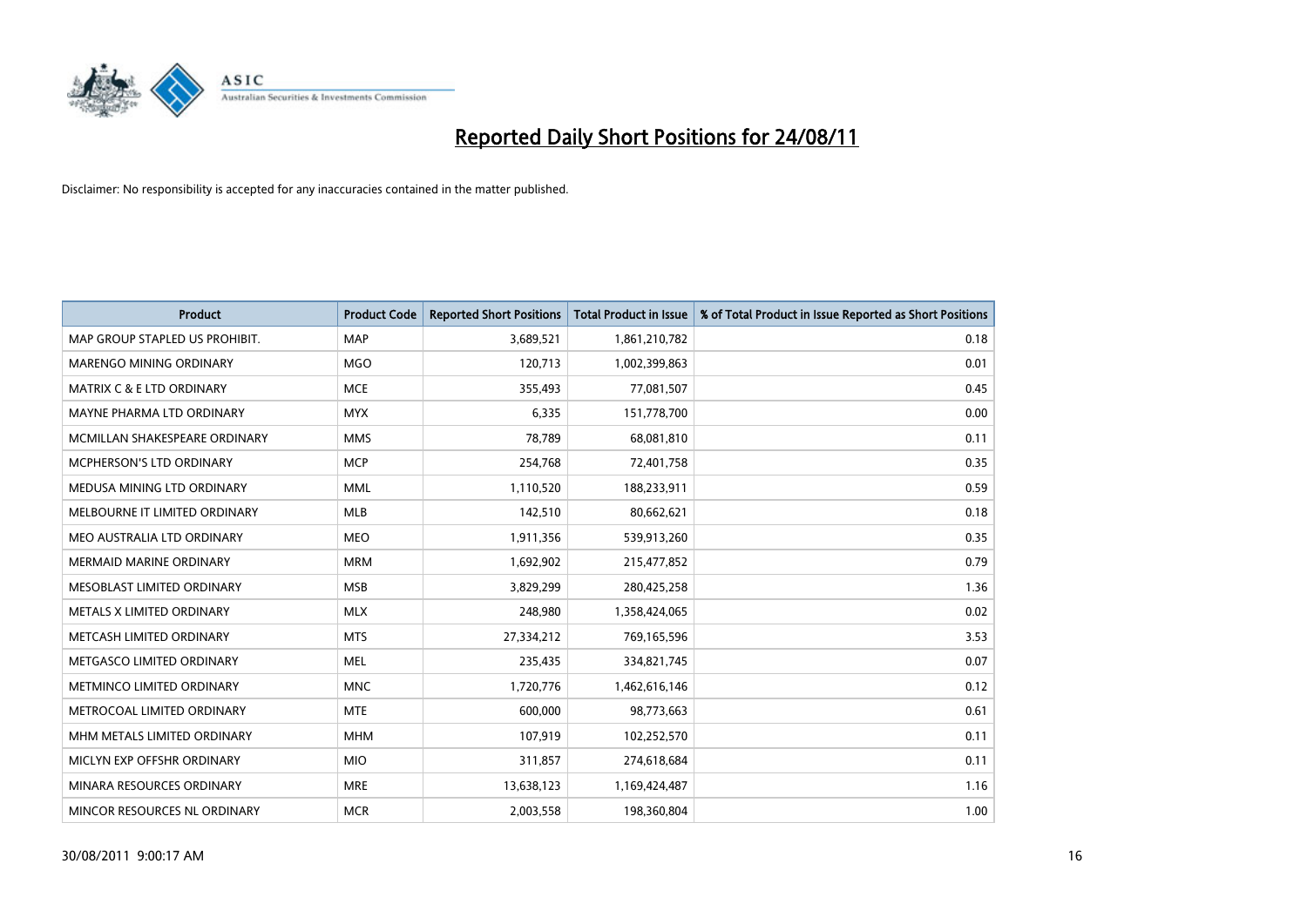

| <b>Product</b>                    | <b>Product Code</b> | <b>Reported Short Positions</b> | Total Product in Issue | % of Total Product in Issue Reported as Short Positions |
|-----------------------------------|---------------------|---------------------------------|------------------------|---------------------------------------------------------|
| MINEMAKERS LIMITED ORDINARY       | <b>MAK</b>          | 44,227                          | 227,003,950            | 0.02                                                    |
| MINERAL DEPOSITS ORDINARY         | <b>MDL</b>          | 242,779                         | 83,538,786             | 0.28                                                    |
| MINERAL RESOURCES, ORDINARY       | <b>MIN</b>          | 856,004                         | 183,775,517            | 0.47                                                    |
| MIRABELA NICKEL LTD ORDINARY      | <b>MBN</b>          | 11,550,098                      | 491,781,237            | 2.32                                                    |
| MIRVAC GROUP STAPLED SECURITIES   | <b>MGR</b>          | 36,718,694                      | 3,416,924,188          | 1.08                                                    |
| <b>MOLOPO ENERGY LTD ORDINARY</b> | <b>MPO</b>          | 1,534,832                       | 245,579,810            | 0.62                                                    |
| MONADELPHOUS GROUP ORDINARY       | <b>MND</b>          | 651,896                         | 87,576,827             | 0.73                                                    |
| MORTGAGE CHOICE LTD ORDINARY      | <b>MOC</b>          | 1,111                           | 119,948,255            | 0.00                                                    |
| MOUNT GIBSON IRON ORDINARY        | <b>MGX</b>          | 9,204,471                       | 1,082,570,693          | 0.84                                                    |
| MSF SUGAR LIMITED ORDINARY        | <b>MSF</b>          | 9.900                           | 69,165,378             | 0.01                                                    |
| MULTIPLEX SITES SITES             | <b>MXUPA</b>        | 36                              | 4,500,000              | 0.00                                                    |
| MURCHISON METALS LTD ORDINARY     | <b>MMX</b>          | 12,982,301                      | 437,354,555            | 2.96                                                    |
| <b>MYER HOLDINGS LTD ORDINARY</b> | <b>MYR</b>          | 40,177,401                      | 583,147,884            | 6.89                                                    |
| <b>MYSTATE LIMITED ORDINARY</b>   | <b>MYS</b>          | 1,400                           | 67,439,158             | 0.00                                                    |
| NANOSONICS LIMITED ORDINARY       | <b>NAN</b>          | 30,798                          | 230,490,585            | 0.01                                                    |
| NATIONAL AUST. BANK ORDINARY      | <b>NAB</b>          | 17,247,326                      | 2,201,147,145          | 0.78                                                    |
| NATURAL FUEL LIMITED ORDINARY     | <b>NFL</b>          |                                 | 1,121,912              | 0.00                                                    |
| NAVITAS LIMITED ORDINARY          | <b>NVT</b>          | 2,858,884                       | 375,230,115            | 0.74                                                    |
| NEPTUNE MARINE ORDINARY           | <b>NMS</b>          | 912,534                         | 1,748,545,632          | 0.05                                                    |
| NEW HOPE CORPORATION ORDINARY     | <b>NHC</b>          | 271.106                         | 830,230,549            | 0.03                                                    |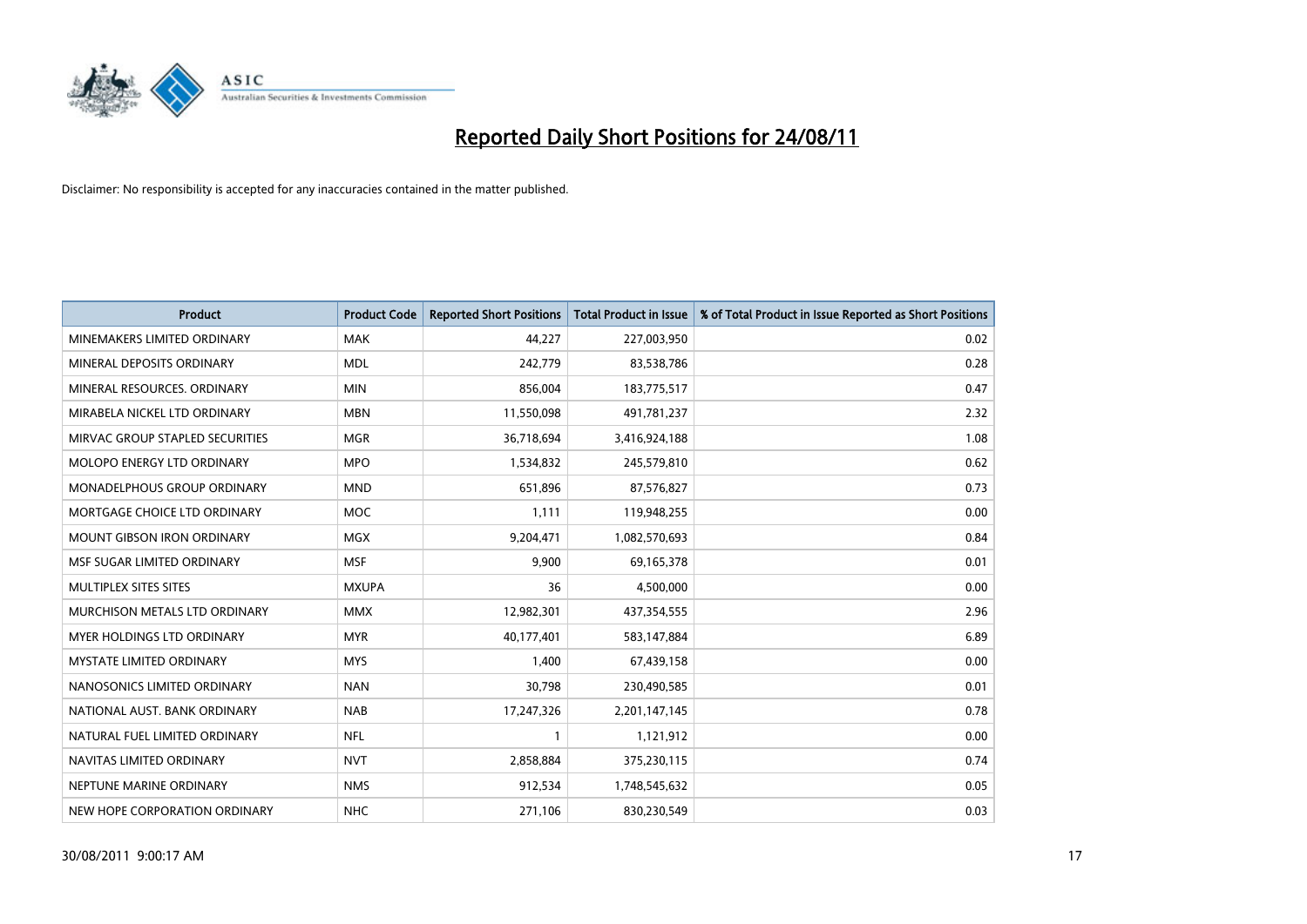

| <b>Product</b>                        | <b>Product Code</b> | <b>Reported Short Positions</b> | Total Product in Issue | % of Total Product in Issue Reported as Short Positions |
|---------------------------------------|---------------------|---------------------------------|------------------------|---------------------------------------------------------|
| NEWCREST MINING ORDINARY              | <b>NCM</b>          | 4,603,325                       | 765,000,000            | 0.58                                                    |
| NEWS CORP A NON-VOTING CDI            | <b>NWSLV</b>        | 5,062,239                       | 1,833,856,552          | 0.29                                                    |
| NEWS CORP B VOTING CDI                | <b>NWS</b>          | 5,282,786                       | 798,520,953            | 0.65                                                    |
| NEXBIS LIMITED ORDINARY               | <b>NBS</b>          | 163,733                         | 798,356,704            | 0.02                                                    |
| NEXTDC LIMITED ORDINARY               | <b>NXT</b>          | 54,285                          | 112,104,986            | 0.05                                                    |
| NEXUS ENERGY LIMITED ORDINARY         | <b>NXS</b>          | 13,362,311                      | 1,326,697,820          | 1.00                                                    |
| NIB HOLDINGS LIMITED ORDINARY         | <b>NHF</b>          | 164,009                         | 466,733,110            | 0.03                                                    |
| NICK SCALI LIMITED ORDINARY           | <b>NCK</b>          | 5,000                           | 81,000,000             | 0.01                                                    |
| NIDO PETROLEUM ORDINARY               | <b>NDO</b>          | 2,259,883                       | 1,389,163,151          | 0.16                                                    |
| NOBLE MINERAL RES ORDINARY            | <b>NMG</b>          | 430,102                         | 460,296,067            | 0.09                                                    |
| NORTHERN CREST ORDINARY               | <b>NOC</b>          | 24,345                          | 133,484,723            | 0.02                                                    |
| NORTHERN IRON LTD ORDINARY            | <b>NFE</b>          | 510,226                         | 336,084,863            | 0.15                                                    |
| NRW HOLDINGS LIMITED ORDINARY         | <b>NWH</b>          | 857,610                         | 278,888,011            | 0.28                                                    |
| NUFARM LIMITED ORDINARY               | <b>NUF</b>          | 4,102,648                       | 261,833,005            | 1.58                                                    |
| OAKTON LIMITED ORDINARY               | <b>OKN</b>          | 622,683                         | 93,800,235             | 0.67                                                    |
| OCEANAGOLD CORP. CHESS DEPOSITARY INT | OGC                 | 153,135                         | 262,600,385            | 0.05                                                    |
| OCEANIA CAPITAL LTD ORDINARY          | <b>OCP</b>          | 2,500                           | 91,921,295             | 0.00                                                    |
| OIL SEARCH LTD ORDINARY               | <b>OSH</b>          | 10,047,668                      | 1,320,648,378          | 0.74                                                    |
| OM HOLDINGS LIMITED ORDINARY          | OMH                 | 8,680,163                       | 504,105,150            | 1.72                                                    |
| ONESTEEL LIMITED ORDINARY             | OST                 | 19,777,476                      | 1,338,106,652          | 1.47                                                    |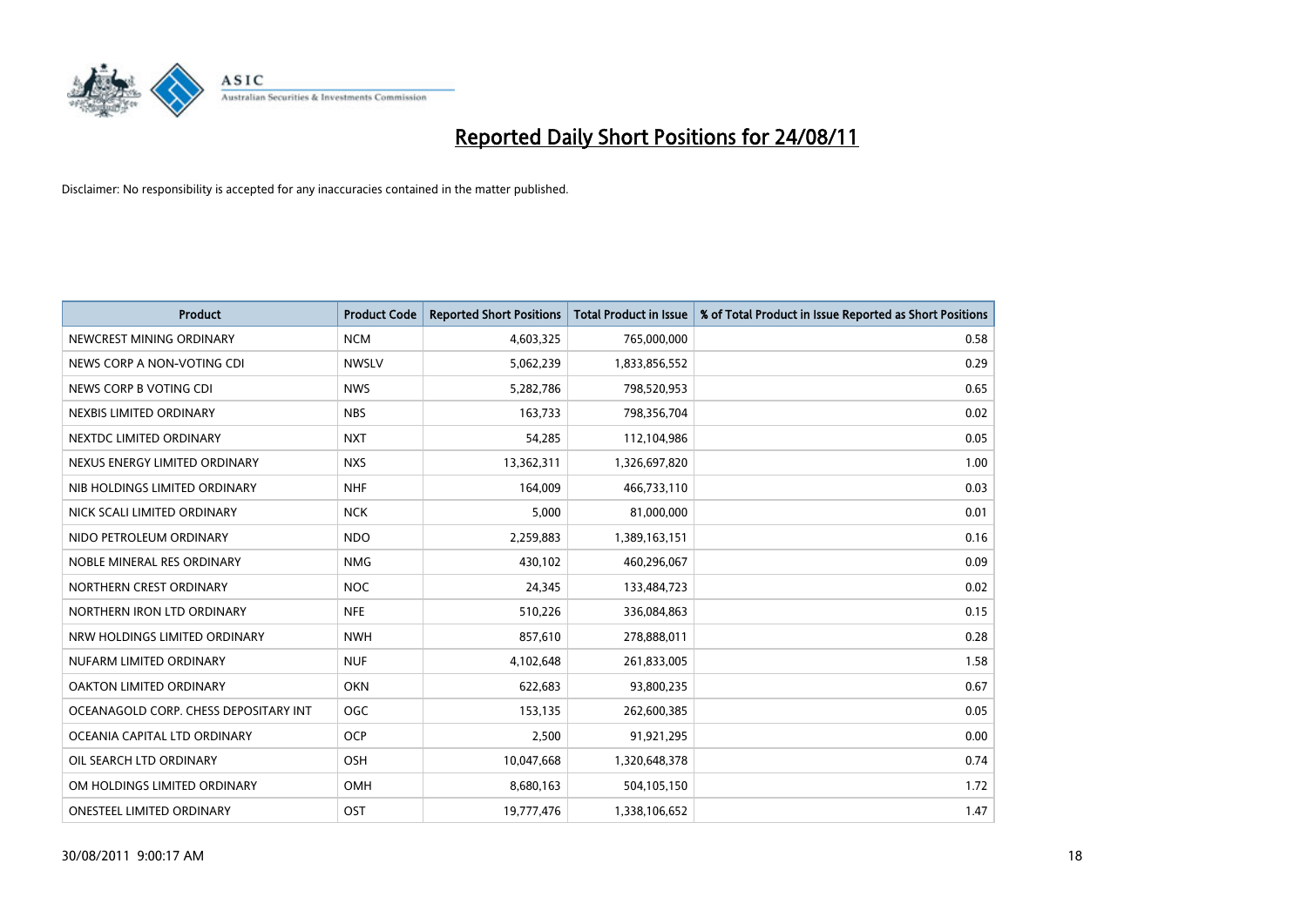

| <b>Product</b>                 | <b>Product Code</b> | <b>Reported Short Positions</b> | <b>Total Product in Issue</b> | % of Total Product in Issue Reported as Short Positions |
|--------------------------------|---------------------|---------------------------------|-------------------------------|---------------------------------------------------------|
| ORICA LIMITED ORDINARY         | ORI                 | 2,840,399                       | 363,966,570                   | 0.75                                                    |
| ORIGIN ENERGY ORDINARY         | <b>ORG</b>          | 2,603,700                       | 1,064,799,259                 | 0.23                                                    |
| OROCOBRE LIMITED ORDINARY      | <b>ORE</b>          | 281,860                         | 103,195,029                   | 0.28                                                    |
| OROTONGROUP LIMITED ORDINARY   | ORL                 | 123,718                         | 40,880,902                    | 0.30                                                    |
| OTTO ENERGY LIMITED ORDINARY   | OEL                 | 109,204                         | 1,138,290,071                 | 0.01                                                    |
| OZ MINERALS ORDINARY           | <b>OZL</b>          | 6,276,152                       | 323,877,514                   | 1.91                                                    |
| <b>PACIFIC BRANDS ORDINARY</b> | <b>PBG</b>          | 10,695,139                      | 931,386,248                   | 1.15                                                    |
| PALADIN ENERGY LTD ORDINARY    | <b>PDN</b>          | 13,827,080                      | 777,698,217                   | 1.81                                                    |
| PANAUST LIMITED ORDINARY       | <b>PNA</b>          | 11,233,514                      | 593,867,443                   | 1.88                                                    |
| PANORAMIC RESOURCES ORDINARY   | PAN                 | 1,918,003                       | 207,050,710                   | 0.92                                                    |
| PAPERLINX LIMITED ORDINARY     | <b>PPX</b>          | 4,587,706                       | 603,580,761                   | 0.78                                                    |
| PAPILLON RES LTD ORDINARY      | PIR                 | 260,814                         | 204,256,658                   | 0.13                                                    |
| PATTIES FOODS LTD ORDINARY     | PFL                 |                                 | 138,989,223                   | 0.00                                                    |
| PEAK RESOURCES ORDINARY        | <b>PEK</b>          | 102,336                         | 155,979,643                   | 0.07                                                    |
| PEET LIMITED ORDINARY          | <b>PPC</b>          | 92,593                          | 318,038,544                   | 0.02                                                    |
| PENINSULA ENERGY LTD ORDINARY  | <b>PEN</b>          | 1,493,377                       | 2,124,099,941                 | 0.07                                                    |
| PERILYA LIMITED ORDINARY       | PEM                 | 377,375                         | 526,075,563                   | 0.07                                                    |
| PERPETUAL LIMITED ORDINARY     | <b>PPT</b>          | 2,829,684                       | 44,671,129                    | 6.29                                                    |
| PERSEUS MINING LTD ORDINARY    | PRU                 | 4,438,215                       | 425,667,088                   | 1.04                                                    |
| PETSEC ENERGY ORDINARY         | PSA                 | 223,332                         | 231,283,622                   | 0.10                                                    |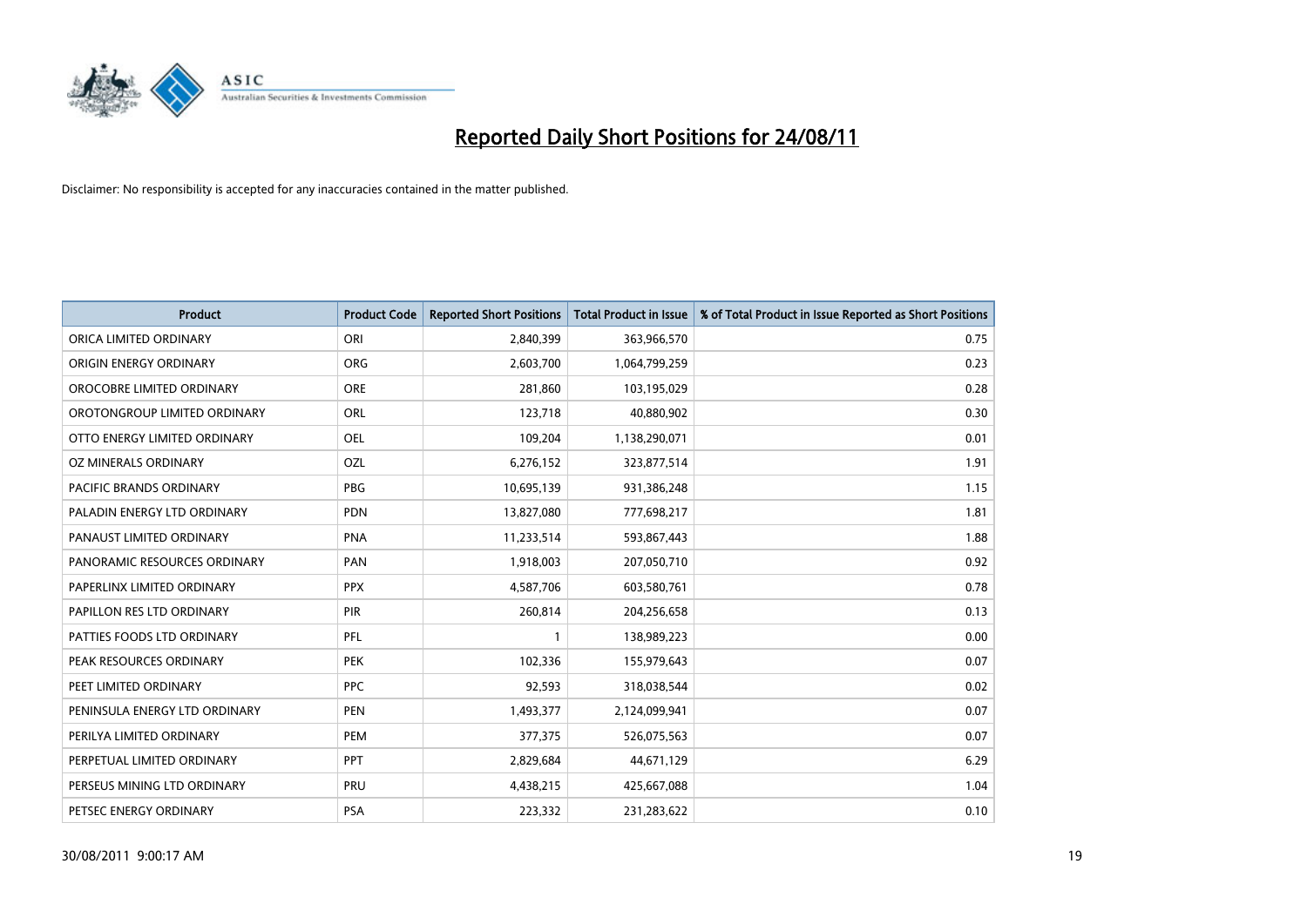

| <b>Product</b>                                 | <b>Product Code</b> | <b>Reported Short Positions</b> | <b>Total Product in Issue</b> | % of Total Product in Issue Reported as Short Positions |
|------------------------------------------------|---------------------|---------------------------------|-------------------------------|---------------------------------------------------------|
| PHARMAXIS LTD ORDINARY                         | <b>PXS</b>          | 626,894                         | 228,390,309                   | 0.27                                                    |
| PHOTON GROUP LTD ORDINARY                      | PGA                 | 250,510                         | 1,540,886,866                 | 0.02                                                    |
| PLATINUM ASSET ORDINARY                        | <b>PTM</b>          | 7,914,805                       | 561,347,878                   | 1.43                                                    |
| PLATINUM AUSTRALIA ORDINARY                    | PLA                 | 4,557,195                       | 392,430,039                   | 1.16                                                    |
| PLATINUM CAPITAL LTD ORDINARY                  | <b>PMC</b>          |                                 | 164,959,410                   | 0.00                                                    |
| PMP LIMITED ORDINARY                           | PMP                 | 58,483                          | 329,879,212                   | 0.01                                                    |
| PORT BOUVARD LIMITED ORDINARY                  | PBD                 | 6.754                           | 593,868,295                   | 0.00                                                    |
| PREMIER INVESTMENTS ORDINARY                   | <b>PMV</b>          | 251,410                         | 155,062,831                   | 0.16                                                    |
| PRIMA BIOMED LTD ORDINARY                      | <b>PRR</b>          | 12,986                          | 1,007,062,939                 | 0.00                                                    |
| PRIMARY HEALTH CARE ORDINARY                   | <b>PRY</b>          | 8,568,520                       | 497,469,803                   | 1.72                                                    |
| PRIME MEDIA GRP LTD ORDINARY                   | <b>PRT</b>          | 42,893                          | 366,330,303                   | 0.01                                                    |
| PRIMEAG AUSTRALIA ORDINARY                     | PAG                 | 630,904                         | 223,375,665                   | 0.28                                                    |
| PROGEN PHARMACEUTIC ORDINARY                   | PGL                 | 151,596                         | 24,709,097                    | 0.61                                                    |
| PROGRAMMED ORDINARY                            | <b>PRG</b>          | 635,384                         | 118,169,908                   | 0.54                                                    |
| PSIVIDA CORP CDI 1:1                           | <b>PVA</b>          | 6,878                           | 8,767,048                     | 0.08                                                    |
| <b>QANTAS AIRWAYS ORDINARY</b>                 | QAN                 | 34,355,442                      | 2,265,123,620                 | 1.51                                                    |
| <b>OBE INSURANCE GROUP ORDINARY</b>            | <b>QBE</b>          | 32,599,600                      | 1,092,654,587                 | 2.95                                                    |
| OR NATIONAL LIMITED ORDINARY                   | <b>ORN</b>          | 25,809,707                      | 2,440,000,000                 | 1.04                                                    |
| ORXPHARMA LTD ORDINARY                         | <b>ORX</b>          |                                 | 143,115,506                   | 0.00                                                    |
| <b>OUBE LOGISTICS HLDG DEFERRED SETTLEMENT</b> | <b>QUBDA</b>        | 12,860                          | 610,839,329                   | 0.00                                                    |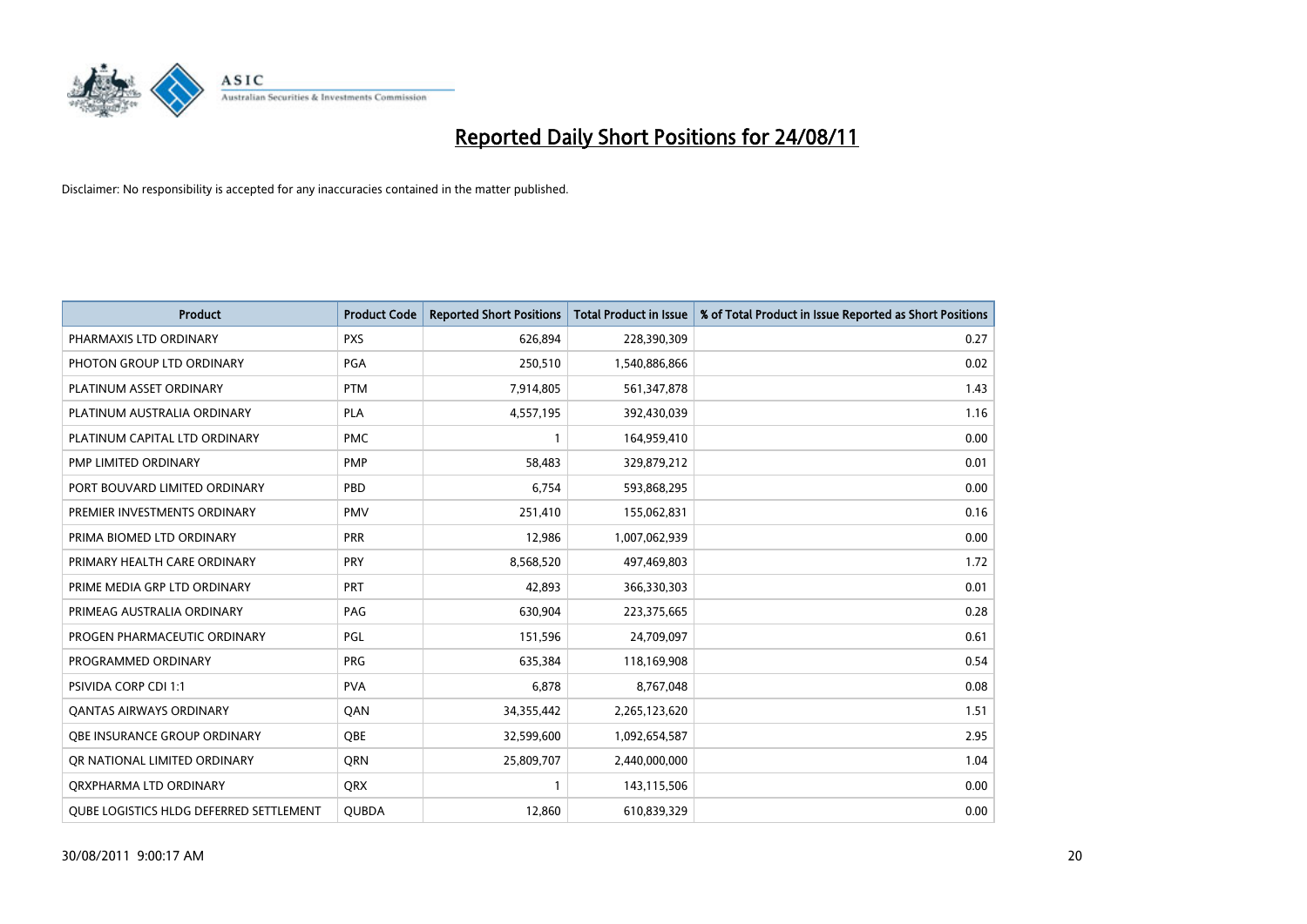

| <b>Product</b>                      | <b>Product Code</b> | <b>Reported Short Positions</b> | <b>Total Product in Issue</b> | % of Total Product in Issue Reported as Short Positions |
|-------------------------------------|---------------------|---------------------------------|-------------------------------|---------------------------------------------------------|
| RAMELIUS RESOURCES ORDINARY         | <b>RMS</b>          | 205,095                         | 291,767,215                   | 0.07                                                    |
| RAMSAY HEALTH CARE ORDINARY         | <b>RHC</b>          | 1,382,784                       | 202,081,252                   | 0.68                                                    |
| <b>RCR TOMLINSON ORDINARY</b>       | <b>RCR</b>          | 74,124                          | 132,010,172                   | 0.06                                                    |
| <b>REA GROUP ORDINARY</b>           | <b>REA</b>          | 167,863                         | 130,401,680                   | 0.13                                                    |
| <b>RECKON LIMITED ORDINARY</b>      | <b>RKN</b>          | 9,999                           | 133,384,060                   | 0.01                                                    |
| <b>RED FORK ENERGY ORDINARY</b>     | <b>RFE</b>          | 17,854                          | 269,769,853                   | 0.00                                                    |
| REDBANK ENERGY LTD ORDINARY         | AEJ                 | 19                              | 786,287                       | 0.00                                                    |
| REDFLEX HOLDINGS ORDINARY           | <b>RDF</b>          | 10                              | 110,345,599                   | 0.00                                                    |
| <b>REED RESOURCES LTD ORDINARY</b>  | <b>RDR</b>          | 307,743                         | 264,742,501                   | 0.11                                                    |
| <b>REGIS RESOURCES ORDINARY</b>     | <b>RRL</b>          | 2,027,171                       | 433,273,680                   | 0.45                                                    |
| RESMED INC CDI 10:1                 | <b>RMD</b>          | 11,008,772                      | 1,556,242,300                 | 0.72                                                    |
| <b>RESOLUTE MINING ORDINARY</b>     | <b>RSG</b>          | 3,387,281                       | 467,810,508                   | 0.71                                                    |
| RESOURCE AND INVEST. ORDINARY       | <b>RNI</b>          | 685                             | 124,984,308                   | 0.00                                                    |
| <b>RESOURCE GENERATION ORDINARY</b> | <b>RES</b>          | 342,184                         | 262,895,652                   | 0.13                                                    |
| REVERSE CORP LIMITED ORDINARY       | <b>REF</b>          | 25,141                          | 92,382,175                    | 0.03                                                    |
| REX MINERALS LIMITED ORDINARY       | <b>RXM</b>          | 1,077,260                       | 153,635,519                   | 0.70                                                    |
| RHG LIMITED ORDINARY                | <b>RHG</b>          | 583,198                         | 318,092,978                   | 0.18                                                    |
| <b>RIALTO ENERGY ORDINARY</b>       | <b>RIA</b>          | 200,976                         | 375,006,264                   | 0.05                                                    |
| <b>RIDLEY CORPORATION ORDINARY</b>  | <b>RIC</b>          | 809,655                         | 307,817,071                   | 0.26                                                    |
| RIO TINTO LIMITED ORDINARY          | <b>RIO</b>          | 16,647,064                      | 435,758,720                   | 3.77                                                    |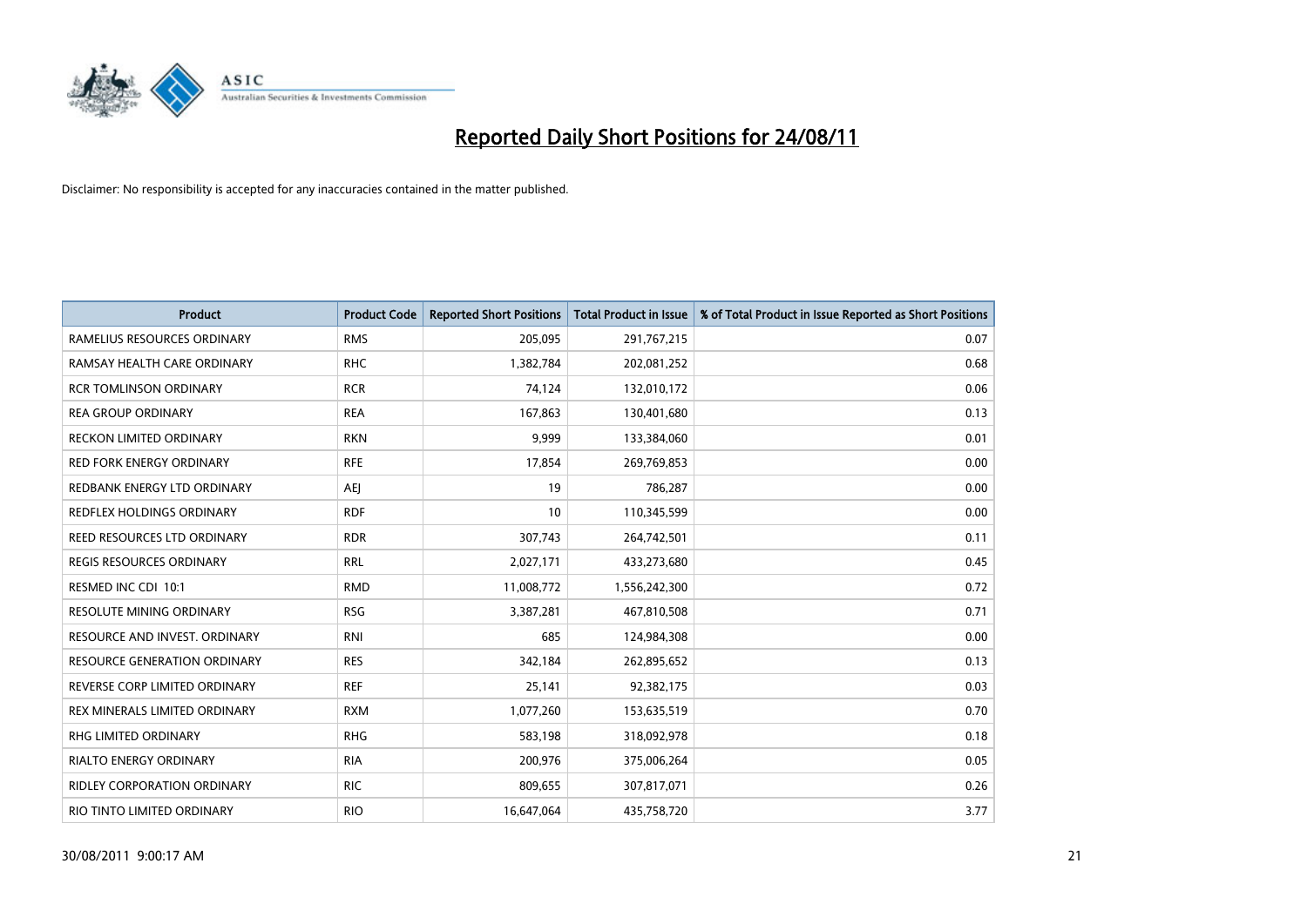

| <b>Product</b>                    | <b>Product Code</b> | <b>Reported Short Positions</b> | <b>Total Product in Issue</b> | % of Total Product in Issue Reported as Short Positions |
|-----------------------------------|---------------------|---------------------------------|-------------------------------|---------------------------------------------------------|
| <b>RIVERCITY MOTORWAY STAPLED</b> | <b>RCY</b>          | 132,000                         | 957,010,115                   | 0.01                                                    |
| ROBUST RESOURCES ORDINARY         | <b>ROL</b>          | 1,146,179                       | 84,944,097                    | 1.35                                                    |
| ROC OIL COMPANY ORDINARY          | <b>ROC</b>          | 1,455,086                       | 713,254,560                   | 0.20                                                    |
| ROYAL WOLF HOLDINGS ORDINARY      | <b>RWH</b>          | 60,000                          | 100,387,052                   | 0.06                                                    |
| SAI GLOBAL LIMITED ORDINARY       | SAI                 | 867,105                         | 199,604,328                   | 0.43                                                    |
| SALMAT LIMITED ORDINARY           | <b>SLM</b>          | 909,439                         | 159,784,049                   | 0.57                                                    |
| SANDFIRE RESOURCES ORDINARY       | <b>SFR</b>          | 1,567,689                       | 149,799,969                   | 1.03                                                    |
| <b>SANTOS LTD ORDINARY</b>        | <b>STO</b>          | 12,715,443                      | 878,074,357                   | 1.42                                                    |
| SARACEN MINERAL ORDINARY          | <b>SAR</b>          | 916,401                         | 492,251,415                   | 0.19                                                    |
| SEDGMAN LIMITED ORDINARY          | <b>SDM</b>          | 419,969                         | 209,752,689                   | 0.19                                                    |
| SEEK LIMITED ORDINARY             | <b>SEK</b>          | 14,683,208                      | 337,065,707                   | 4.36                                                    |
| SELECT HARVESTS ORDINARY          | SHV                 | 438,884                         | 56,226,960                    | 0.78                                                    |
| SENETAS CORPORATION ORDINARY      | <b>SEN</b>          | 756,999                         | 463,105,195                   | 0.16                                                    |
| SENEX ENERGY LIMITED ORDINARY     | SXY                 | 399,999                         | 760,722,223                   | 0.05                                                    |
| SERVCORP LIMITED ORDINARY         | SRV                 | 81,798                          | 98,440,807                    | 0.08                                                    |
| SERVICE STREAM ORDINARY           | <b>SSM</b>          | 848,009                         | 283,418,867                   | 0.30                                                    |
| SEVEN GROUP HOLDINGS ORDINARY     | <b>SVW</b>          | 758,461                         | 306,410,281                   | 0.23                                                    |
| SEVEN WEST MEDIA LTD ORDINARY     | <b>SWM</b>          | 3,999,114                       | 610,327,899                   | 0.64                                                    |
| SIGMA PHARMACEUTICAL ORDINARY     | <b>SIP</b>          | 15,389,278                      | 1,178,626,572                 | 1.30                                                    |
| SILEX SYSTEMS ORDINARY            | <b>SLX</b>          | 318,521                         | 170,133,997                   | 0.18                                                    |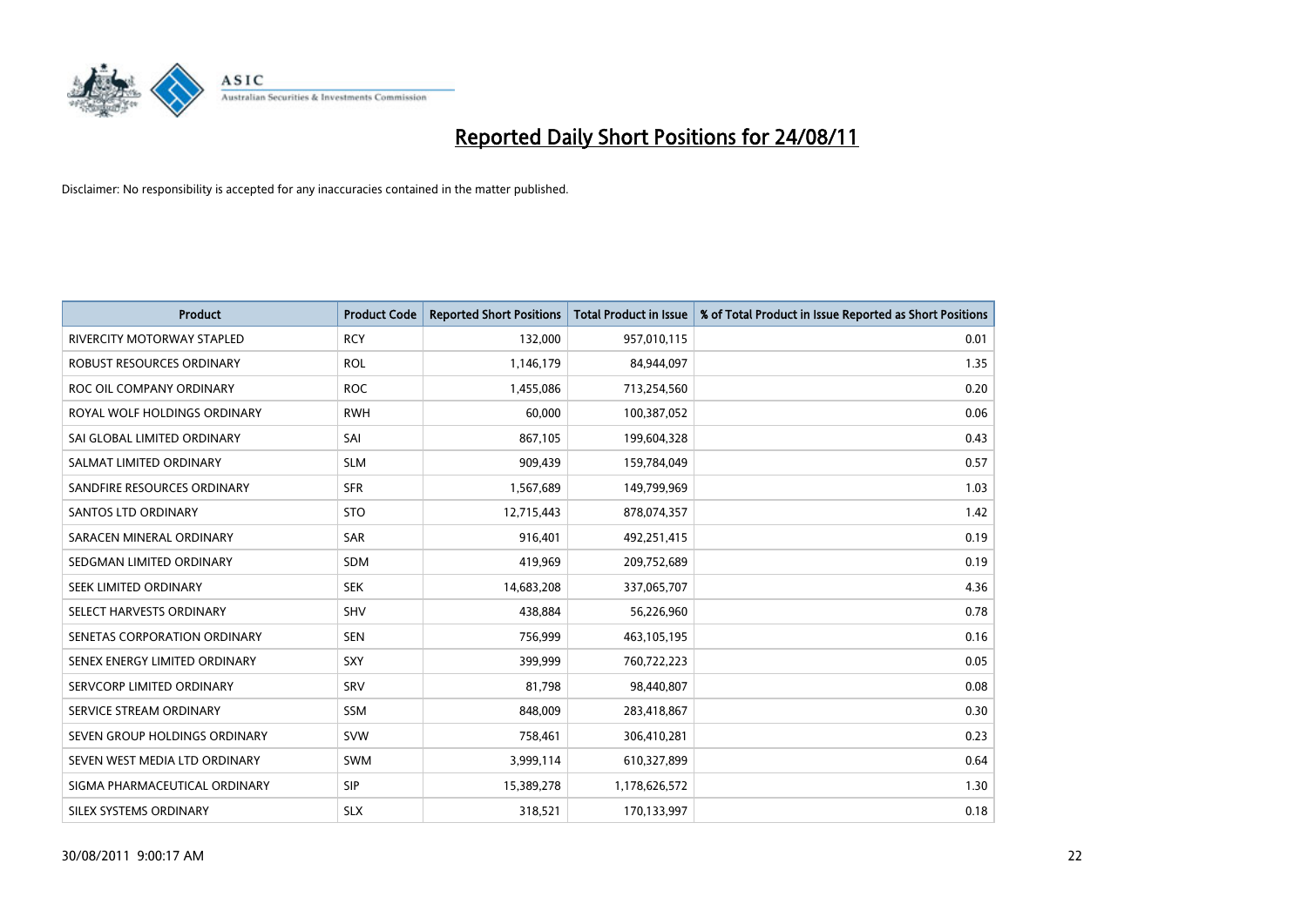

| <b>Product</b>                           | <b>Product Code</b> | <b>Reported Short Positions</b> | <b>Total Product in Issue</b> | % of Total Product in Issue Reported as Short Positions |
|------------------------------------------|---------------------|---------------------------------|-------------------------------|---------------------------------------------------------|
| SILVER LAKE RESOURCE ORDINARY            | <b>SLR</b>          | 356,150                         | 178,882,838                   | 0.19                                                    |
| SIMS METAL MGMT LTD ORDINARY             | SGM                 | 2,788,138                       | 205,408,830                   | 1.35                                                    |
| SINGAPORE TELECOMM. CHESS DEPOSITARY INT | SGT                 | 4,343,094                       | 185,441,814                   | 2.33                                                    |
| SIRIUS RESOURCES NL ORDINARY             | <b>SIR</b>          | 82,500                          | 137,134,586                   | 0.06                                                    |
| SKILLED GROUP LTD ORDINARY               | <b>SKE</b>          | 34,190                          | 233, 243, 776                 | 0.01                                                    |
| SKY CITY ENTERTAIN, ORDINARY             | <b>SKC</b>          | 99,574                          | 576,958,340                   | 0.02                                                    |
| <b>SKY NETWORK ORDINARY</b>              | <b>SKT</b>          | 19.000                          | 389,139,785                   | 0.00                                                    |
| SMS MANAGEMENT, ORDINARY                 | <b>SMX</b>          | 208,054                         | 68,290,180                    | 0.28                                                    |
| SONIC HEALTHCARE ORDINARY                | <b>SHL</b>          | 5,908,816                       | 388,429,875                   | 1.52                                                    |
| SOUL PATTINSON (W.H) ORDINARY            | SOL                 | 20.099                          | 238,640,580                   | 0.01                                                    |
| SOUTH BOULDER MINES ORDINARY             | <b>STB</b>          | 5,000                           | 87,115,688                    | 0.01                                                    |
| SP AUSNET STAPLED SECURITIES             | <b>SPN</b>          | 3,305,330                       | 2,850,932,204                 | 0.11                                                    |
| SPARK INFRASTRUCTURE STAPLED NOTE & UNIT | SKI                 | 16,021,122                      | 1,326,734,264                 | 1.20                                                    |
| SPDR 200 FUND ETF UNITS                  | <b>STW</b>          | 1,513                           | 52,178,556                    | 0.00                                                    |
| SPECIALTY FASHION ORDINARY               | <b>SFH</b>          | 555,674                         | 191,786,121                   | 0.29                                                    |
| SPOTLESS GROUP LTD ORDINARY              | <b>SPT</b>          | 1,502,854                       | 262,766,725                   | 0.56                                                    |
| ST BARBARA LIMITED ORDINARY              | <b>SBM</b>          | 6,723,606                       | 325,615,389                   | 2.05                                                    |
| STAGING CONNECTIONS ORDINARY             | <b>STG</b>          | 2,917,189                       | 78,317,726                    | 3.72                                                    |
| STANMORE COAL LTD ORDINARY               | <b>SMR</b>          | 82,896                          | 89,791,402                    | 0.09                                                    |
| STARPHARMA HOLDINGS ORDINARY             | SPL                 | 1,072,532                       | 247,936,578                   | 0.43                                                    |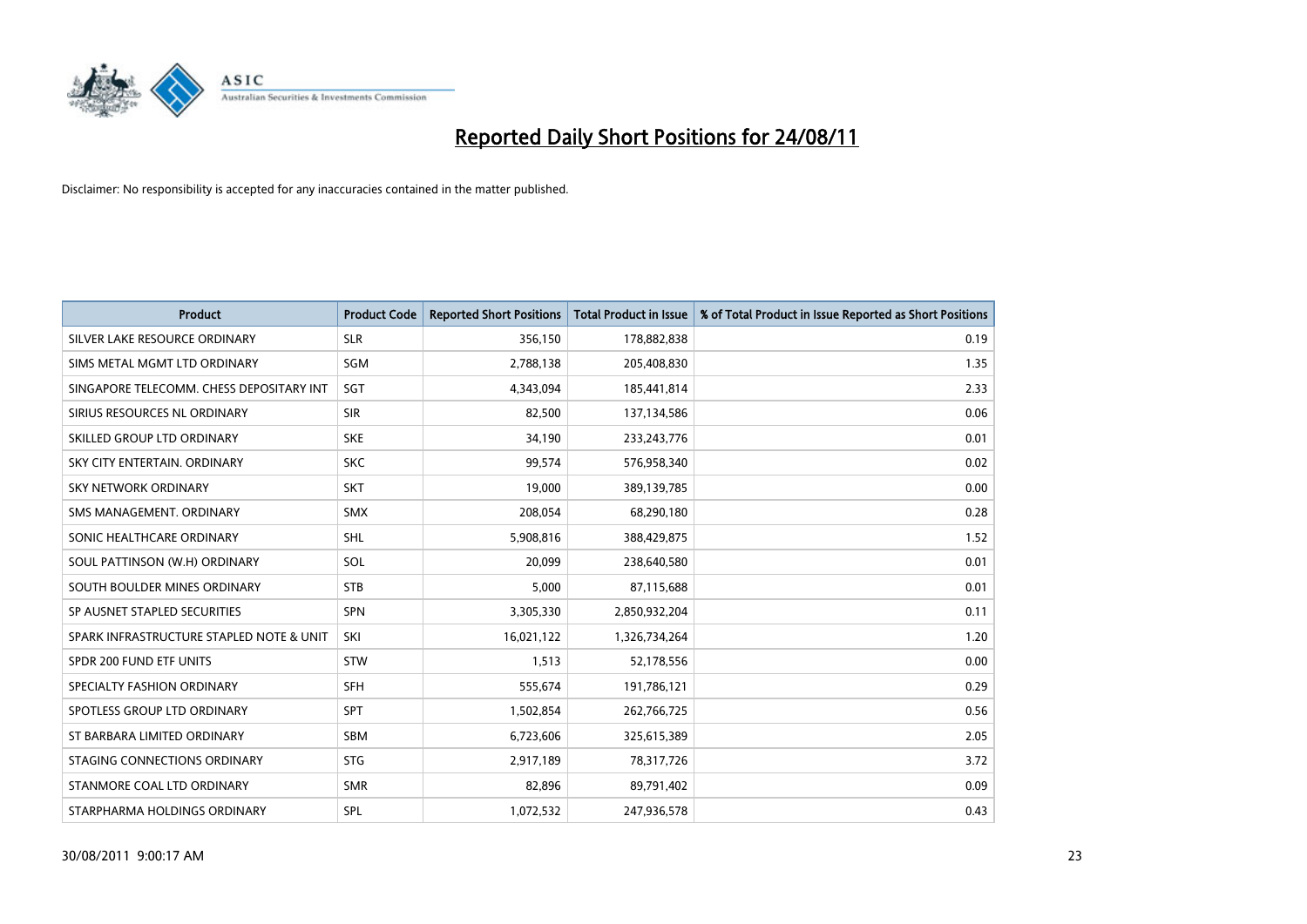

| <b>Product</b>                       | <b>Product Code</b> | <b>Reported Short Positions</b> | <b>Total Product in Issue</b> | % of Total Product in Issue Reported as Short Positions |
|--------------------------------------|---------------------|---------------------------------|-------------------------------|---------------------------------------------------------|
| STH AMERICAN COR LTD ORDINARY        | SAY                 | 9,200                           | 245,846,493                   | 0.00                                                    |
| STH CRS ELECT ENGNR ORDINARY         | <b>SXE</b>          | 2,910                           | 160,736,826                   | 0.00                                                    |
| STHN CROSS MEDIA ORDINARY            | <b>SXL</b>          | 2,194,667                       | 705,712,186                   | 0.30                                                    |
| STOCKLAND UNITS/ORD STAPLED          | SGP                 | 14,479,472                      | 2,383,036,717                 | 0.60                                                    |
| STRAITS RES LTD. ORDINARY            | <b>SRO</b>          | 7,760,360                       | 324,796,141                   | 2.38                                                    |
| STRIKE ENERGY LTD ORDINARY           | <b>STX</b>          | 14,413                          | 404,487,370                   | 0.00                                                    |
| STW COMMUNICATIONS ORDINARY          | SGN                 | 351,845                         | 364,310,964                   | 0.10                                                    |
| SUNCORP GROUP LTD ORDINARY           | <b>SUN</b>          | 9,604,811                       | 1,286,600,980                 | 0.73                                                    |
| SUNDANCE RESOURCES ORDINARY          | <b>SDL</b>          | 23,272,821                      | 2,877,654,669                 | 0.81                                                    |
| SUNLAND GROUP LTD ORDINARY           | <b>SDG</b>          | 35,730                          | 220,457,476                   | 0.02                                                    |
| SUPER RET REP LTD ORDINARY           | <b>SUL</b>          | 364,392                         | 130,398,739                   | 0.27                                                    |
| <b>SWICK MINING ORDINARY</b>         | <b>SWK</b>          | 101,548                         | 236,724,970                   | 0.04                                                    |
| SYMEX HOLDINGS ORDINARY              | SYM                 | 6,633                           | 189,166,670                   | 0.00                                                    |
| <b>TABCORP HOLDINGS LTD ORDINARY</b> | <b>TAH</b>          | 22,824,238                      | 688,019,737                   | 3.32                                                    |
| <b>TALENT2 INTERNATION ORDINARY</b>  | <b>TWO</b>          | 100,525                         | 144,955,790                   | 0.07                                                    |
| TANAMI GOLD NL ORDINARY              | <b>TAM</b>          | 304,000                         | 260,997,677                   | 0.12                                                    |
| TAP OIL LIMITED ORDINARY             | <b>TAP</b>          | 635,163                         | 240,967,311                   | 0.27                                                    |
| TASSAL GROUP LIMITED ORDINARY        | <b>TGR</b>          | 27,663                          | 146,304,404                   | 0.01                                                    |
| <b>TATTS GROUP LTD ORDINARY</b>      | <b>TTS</b>          | 15,617,192                      | 1,318,683,208                 | 1.18                                                    |
| TELECOM CORPORATION ORDINARY         | <b>TEL</b>          | 23,848,588                      | 1,924,707,065                 | 1.23                                                    |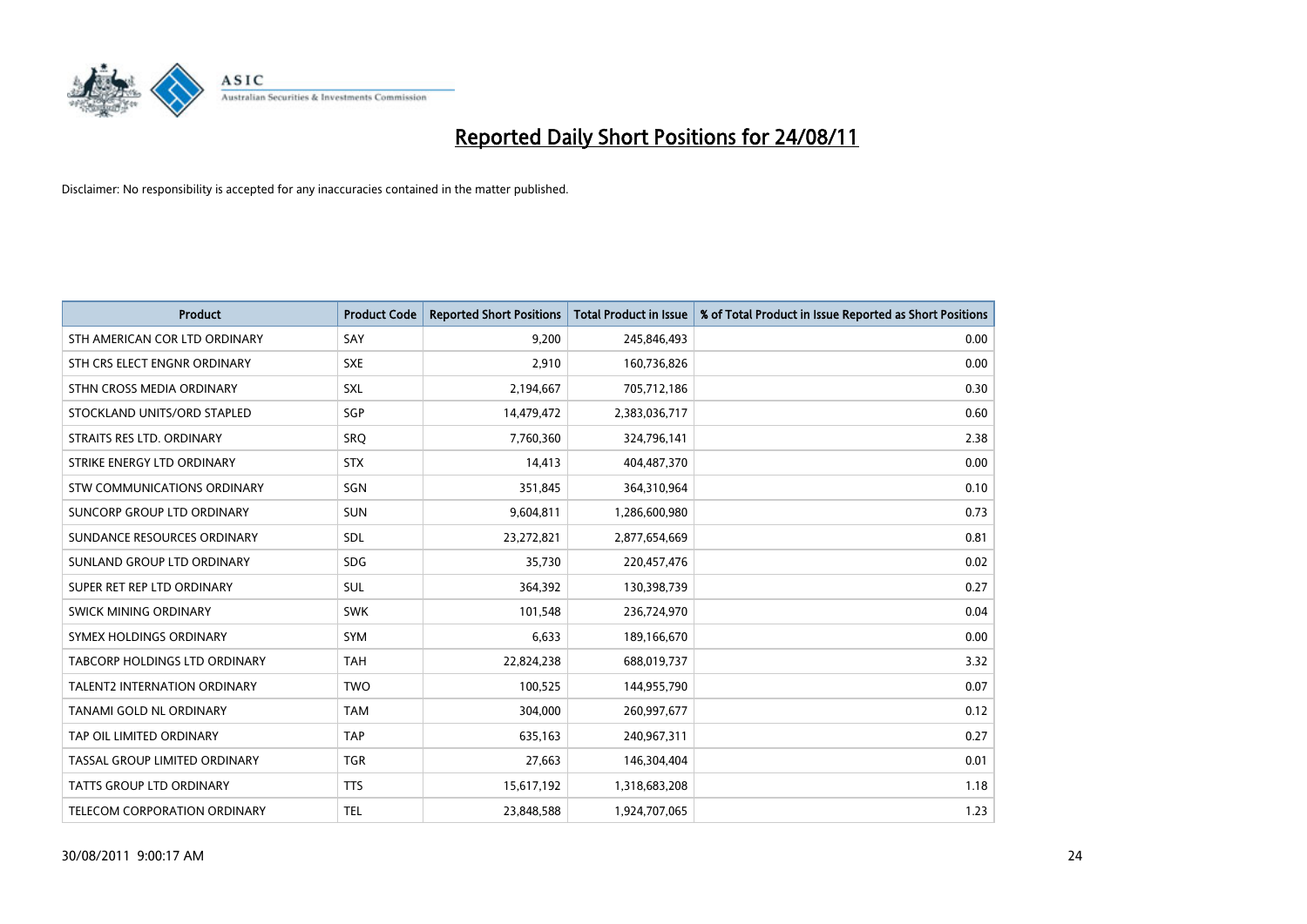

| <b>Product</b>                       | <b>Product Code</b> | <b>Reported Short Positions</b> | <b>Total Product in Issue</b> | % of Total Product in Issue Reported as Short Positions |
|--------------------------------------|---------------------|---------------------------------|-------------------------------|---------------------------------------------------------|
| <b>TELSTRA CORPORATION, ORDINARY</b> | TLS                 | 68,485,840                      | 12,443,074,357                | 0.54                                                    |
| TEN NETWORK HOLDINGS ORDINARY        | <b>TEN</b>          | 37,314,569                      | 1,045,236,720                 | 3.58                                                    |
| TERANGA GOLD CORP CDI 1:1            | <b>TGZ</b>          | 191,700                         | 153,488,354                   | 0.11                                                    |
| TEXON PETROLEUM LTD ORDINARY         | <b>TXN</b>          | 106,325                         | 242,539,848                   | 0.04                                                    |
| TFS CORPORATION LTD ORDINARY         | <b>TFC</b>          | 150.193                         | 276,453,042                   | 0.05                                                    |
| THE REJECT SHOP ORDINARY             | <b>TRS</b>          | 825,170                         | 26,071,170                    | 3.15                                                    |
| THOR MINING PLC CHESS DEPOSITARY 1:1 | <b>THR</b>          | 2,307                           | 222,489,120                   | 0.00                                                    |
| THORN GROUP LIMITED ORDINARY         | <b>TGA</b>          | 58,321                          | 146,091,970                   | 0.03                                                    |
| <b>TIGER RESOURCES ORDINARY</b>      | <b>TGS</b>          | 45,279                          | 671,110,549                   | 0.01                                                    |
| TIMBERCORP LIMITED ORDINARY          | <b>TIM</b>          | 90,074                          | 352,071,429                   | 0.02                                                    |
| TISHMAN SPEYER UNITS                 | <b>TSO</b>          | 41,524                          | 338,440,904                   | 0.01                                                    |
| TNG LIMITED ORDINARY                 | <b>TNG</b>          | 4,321                           | 284,803,062                   | 0.00                                                    |
| TOLL HOLDINGS LTD ORDINARY           | <b>TOL</b>          | 25,340,068                      | 710,128,531                   | 3.54                                                    |
| TORO ENERGY LIMITED ORDINARY         | <b>TOE</b>          | 35,404                          | 965,436,676                   | 0.00                                                    |
| <b>TOWER LIMITED ORDINARY</b>        | <b>TWR</b>          | 689,519                         | 265,176,580                   | 0.26                                                    |
| <b>TOX FREE SOLUTIONS ORDINARY</b>   | <b>TOX</b>          | 16,801                          | 96,503,382                    | 0.01                                                    |
| TPG TELECOM LIMITED ORDINARY         | <b>TPM</b>          | 6,118,475                       | 783,481,644                   | 0.78                                                    |
| TRANSFIELD SERVICES ORDINARY         | <b>TSE</b>          | 4,417,732                       | 549,715,957                   | 0.81                                                    |
| TRANSPACIFIC INDUST, ORDINARY        | <b>TPI</b>          | 14,865,486                      | 960,638,735                   | 1.53                                                    |
| TRANSURBAN GROUP TRIPLE STAPLED SEC. | <b>TCL</b>          | 5,544,425                       | 1,450,831,425                 | 0.37                                                    |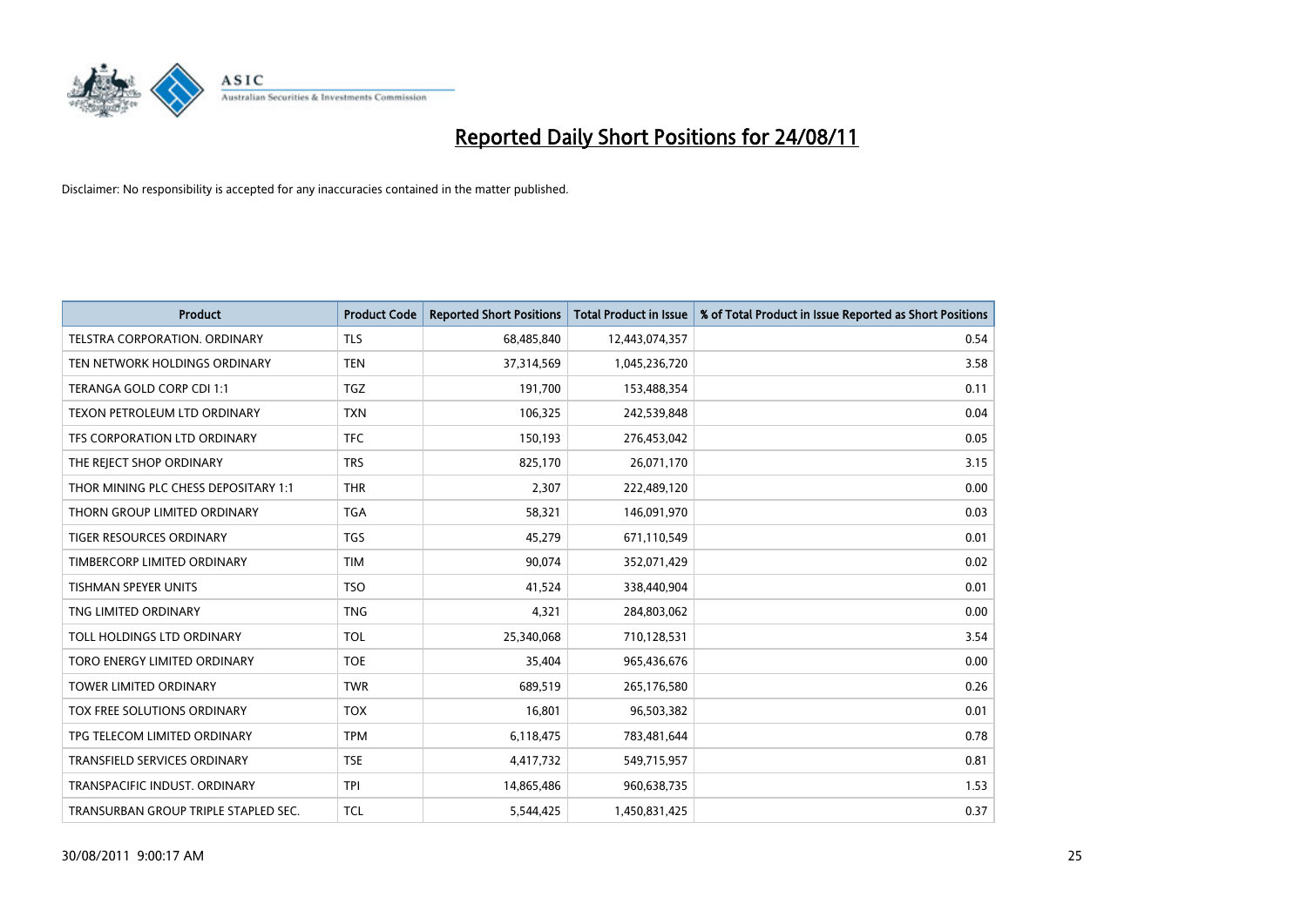

| <b>Product</b>                            | <b>Product Code</b> | <b>Reported Short Positions</b> | <b>Total Product in Issue</b> | % of Total Product in Issue Reported as Short Positions |
|-------------------------------------------|---------------------|---------------------------------|-------------------------------|---------------------------------------------------------|
| TREASURY WINE ESTATE ORDINARY             | <b>TWE</b>          | 19,847,531                      | 647,227,144                   | 3.06                                                    |
| TRINITY GROUP STAPLED SECURITIES          | <b>TCQ</b>          | 3,419                           | 203,405,927                   | 0.00                                                    |
| TROY RESOURCES NL ORDINARY                | <b>TRY</b>          | 204,700                         | 87,996,823                    | 0.22                                                    |
| UGL LIMITED ORDINARY                      | UGL                 | 5,502,112                       | 166,047,171                   | 3.31                                                    |
| UNILIFE CORPORATION CDI 6:1               | <b>UNS</b>          | 145,797                         | 267,082,637                   | 0.05                                                    |
| UXC LIMITED ORDINARY                      | <b>UXC</b>          | 109,469                         | 305,789,718                   | 0.04                                                    |
| VALAD PROPERTY GROUP STAPLED US PROHIBIT. | <b>VPG</b>          | 3,827,003                       | 115,821,048                   | 3.31                                                    |
| <b>VDM GROUP LIMITED ORDINARY</b>         | <b>VMG</b>          | 11,116                          | 193,127,749                   | 0.01                                                    |
| <b>VENTURE MINERALS ORDINARY</b>          | <b>VMS</b>          | 338,541                         | 221,093,592                   | 0.15                                                    |
| VIRGIN BLUE HOLDINGS ORDINARY             | <b>VBA</b>          | 25,583,426                      | 2,210,197,600                 | 1.14                                                    |
| VISION GROUP HLDGS ORDINARY               | <b>VGH</b>          | 78,000                          | 74,520,926                    | 0.10                                                    |
| <b>VITA GROUP LTD ORDINARY</b>            | <b>VTG</b>          | 75,190                          | 142,499,800                   | 0.05                                                    |
| VITERRA INC CDI 1:1                       | <b>VTA</b>          | 3,828                           | 68,629,939                    | 0.01                                                    |
| <b>WAREHOUSE GROUP ORDINARY</b>           | <b>WHS</b>          | 13                              | 311,195,868                   | 0.00                                                    |
| <b>WATPAC LIMITED ORDINARY</b>            | <b>WTP</b>          | 52,545                          | 183,341,382                   | 0.02                                                    |
| <b>WDS LIMITED ORDINARY</b>               | <b>WDS</b>          | 701                             | 144,055,662                   | 0.00                                                    |
| <b>WEBIET LIMITED ORDINARY</b>            | <b>WEB</b>          | 383,185                         | 74,670,399                    | 0.51                                                    |
| <b>WESFARMERS LIMITED ORDINARY</b>        | <b>WES</b>          | 20,034,885                      | 1,005,776,280                 | 1.99                                                    |
| WESFARMERS LIMITED PARTIALLY PROTECTED    | <b>WESN</b>         | 231,296                         | 151,295,882                   | 0.14                                                    |
| WEST WITS MINING LTD ORDINARY             | <b>WWI</b>          | 1,030,000                       | 254,706,591                   | 0.41                                                    |